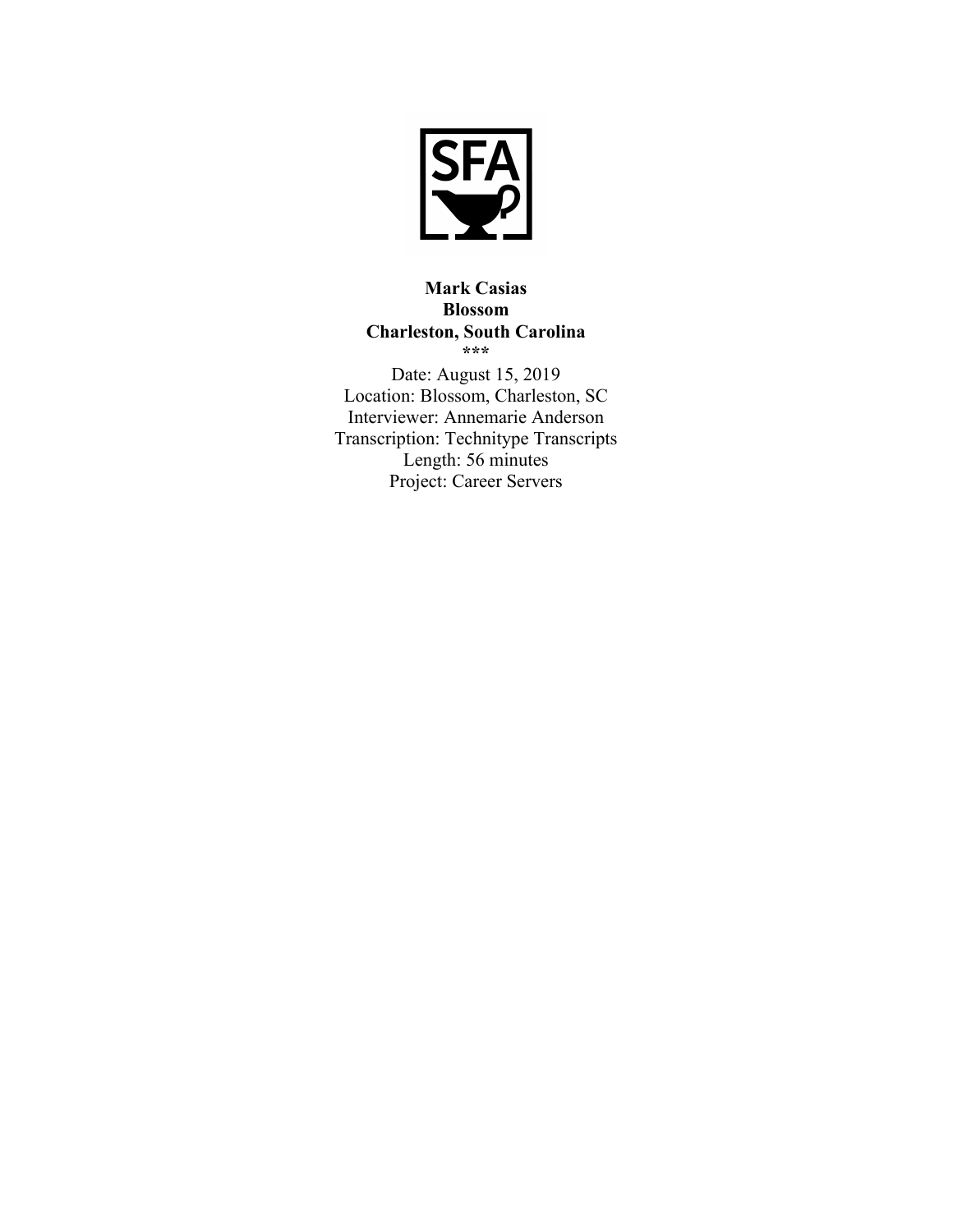**Annemarie Anderson:** So this is Annemarie Anderson recording for the Southern Foodways Alliance. It is Thursday, August  $15<sup>th</sup>$  [2019], and I'm in Charleston, South Carolina, at Blossom with Mr. Mark Casias.

Mr. Casias, will you start off and introduce yourself for the recorder, give us your name and tell us what you do?

[0:00:58.1]

**Mark Casias:** I'm Mark Casias. I am a server at Blossom restaurant in Charleston.

[0:01:02.0]

**Annemarie Anderson:** That's great. So let's start out and, for the record, would you give us your birth date?

[0:01:06.5]

**Mark Casias:** May 20<sup>th</sup>, 1966.

[0:01:08.5]

**Annemarie Anderson:** Great. Thank you.

[0:01:09.7]

**Mark Casias:** Fifty-three. I'll do the math for you. [laughs]

[0:01:10.9]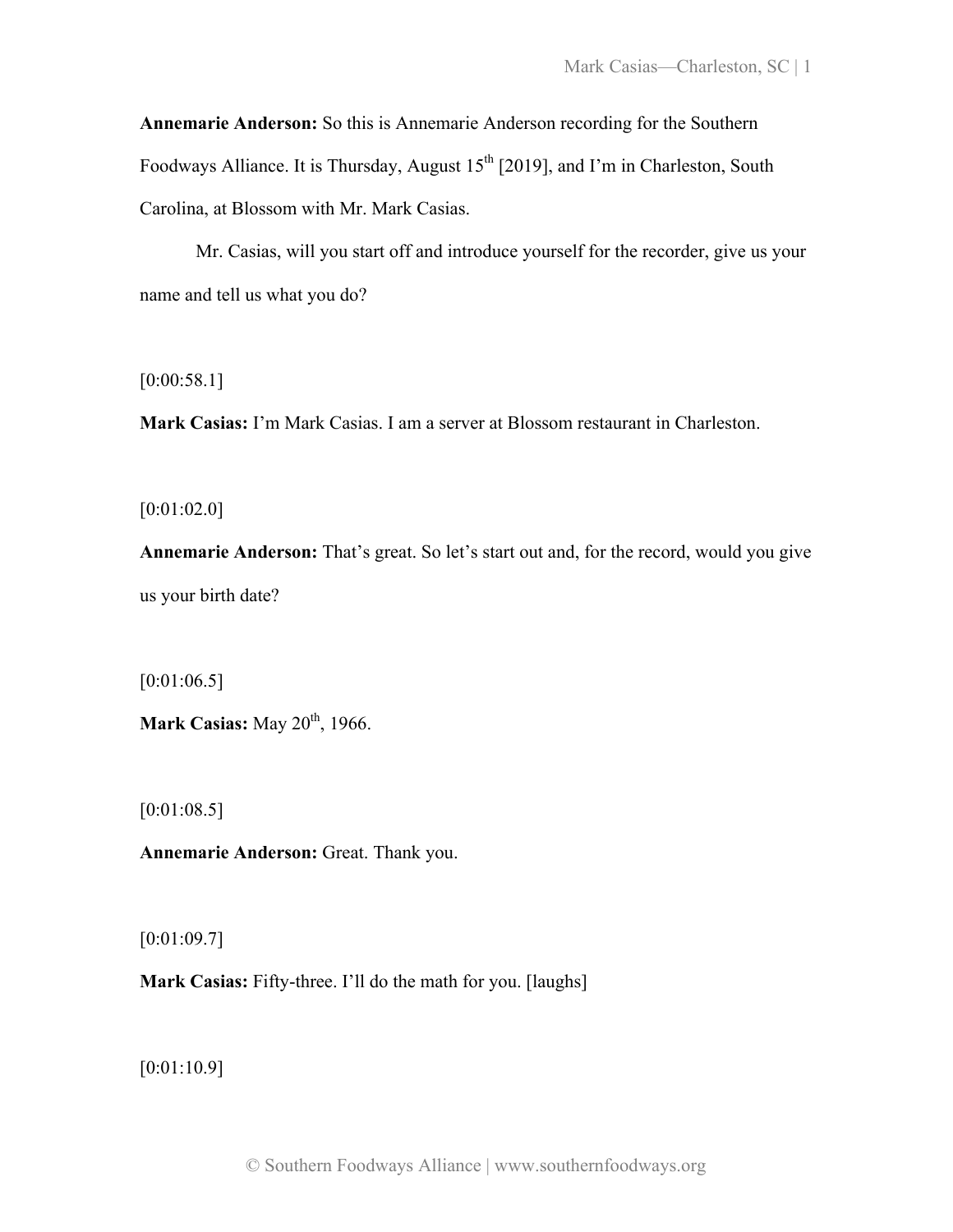**Annemarie Anderson:** Great. Well, start off and tell us where you were born.

 $[0:01:16.7]$ 

**Mark Casias:** I was born in Charleston and I grew up in Mount Pleasant and went to Mount Pleasant schools, went to College of Charleston for a little bit, graduated from Charleston Southern with a bachelor's degree in history.

 $[0:01:27.5]$ 

**Annemarie Anderson:** That's great.

[0:01:29.2]

**Mark Casias:** And here I am.

 $[0:01:29.5]$ 

**Annemarie Anderson:** That's great. Well, tell me a little bit about the Charleston and Mount Pleasant of your youth.

[0:01:34.1]

**Mark Casias:** Oh, it was a much simpler time, Annemarie. It was just like any other medium-size town, and Mount Pleasant was a smaller town, a smaller suburb, but certainly within the last ten or fifteen years or so, Charleston has really exploded, not only on the restaurant scene but on the world traveling scene. We're on all these lists for greatest cities in the country, in the world, and it's really exploded.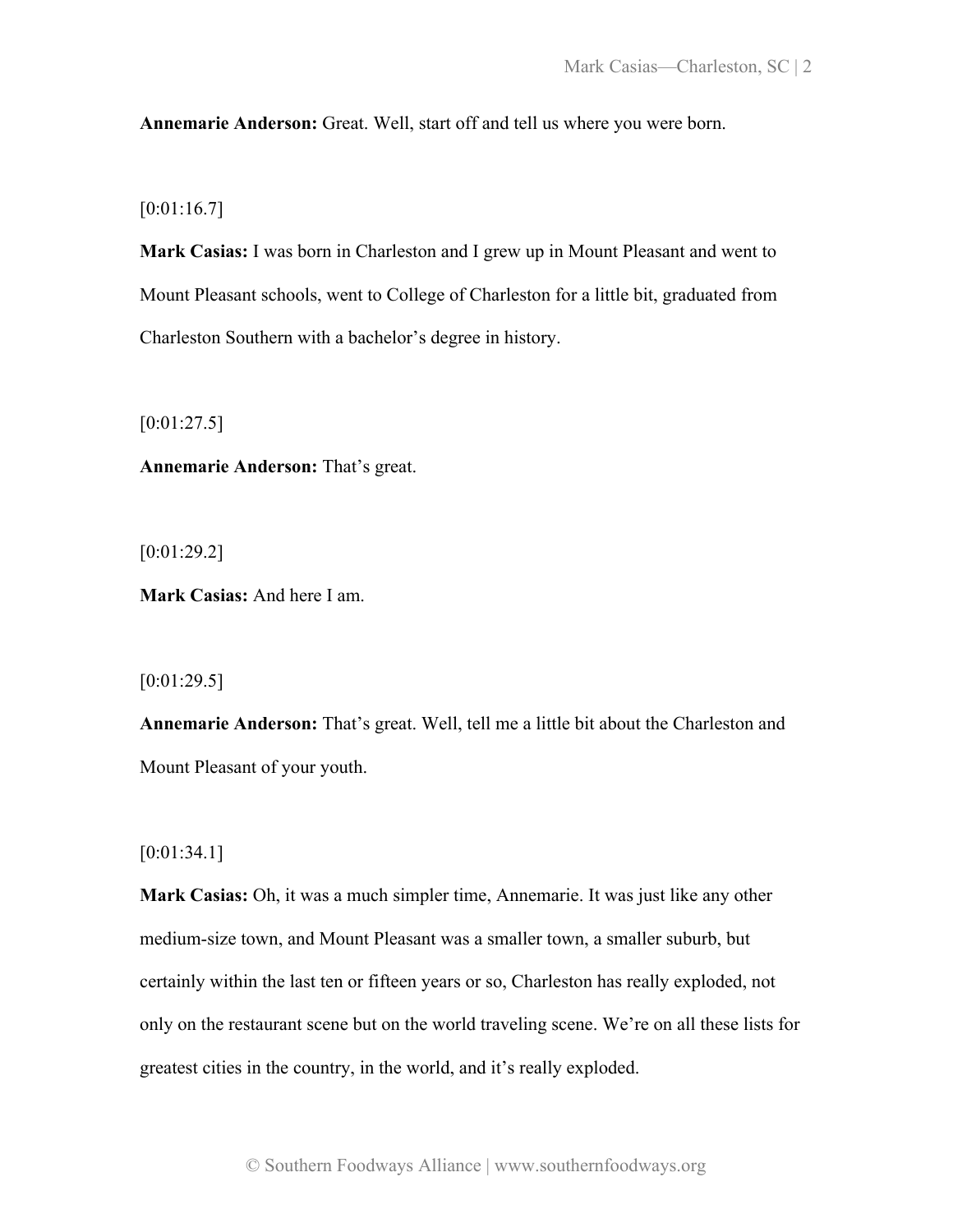# $[0:02:05.2]$

**Annemarie Anderson:** Definitely. So how old were you—well, tell me a little bit about your parents. What were their names and what did they do?

[0:02:12.9]

**Mark Casias:** My parents were divorced. I was mainly raised by my mother, and she was a secretary at a law firm just a couple blocks away from here, growing up. And she raised me and my brother and my sister. She did a great job doing that.

 $[0:02:30.6]$ 

**Annemarie Anderson:** That's great.

# $[0:02:31.6]$

**Mark Casias:** Yeah. She really instilled a good work ethic to us early on. You got up and went to work every day, and she taught us the value of a dollar and made us appreciate that.

 $[0:02:46.2]$ 

**Annemarie Anderson:** That's great. What was your mother's name?

[0:02:48.2]

**Mark Casias:** Dana. D-a-n-a.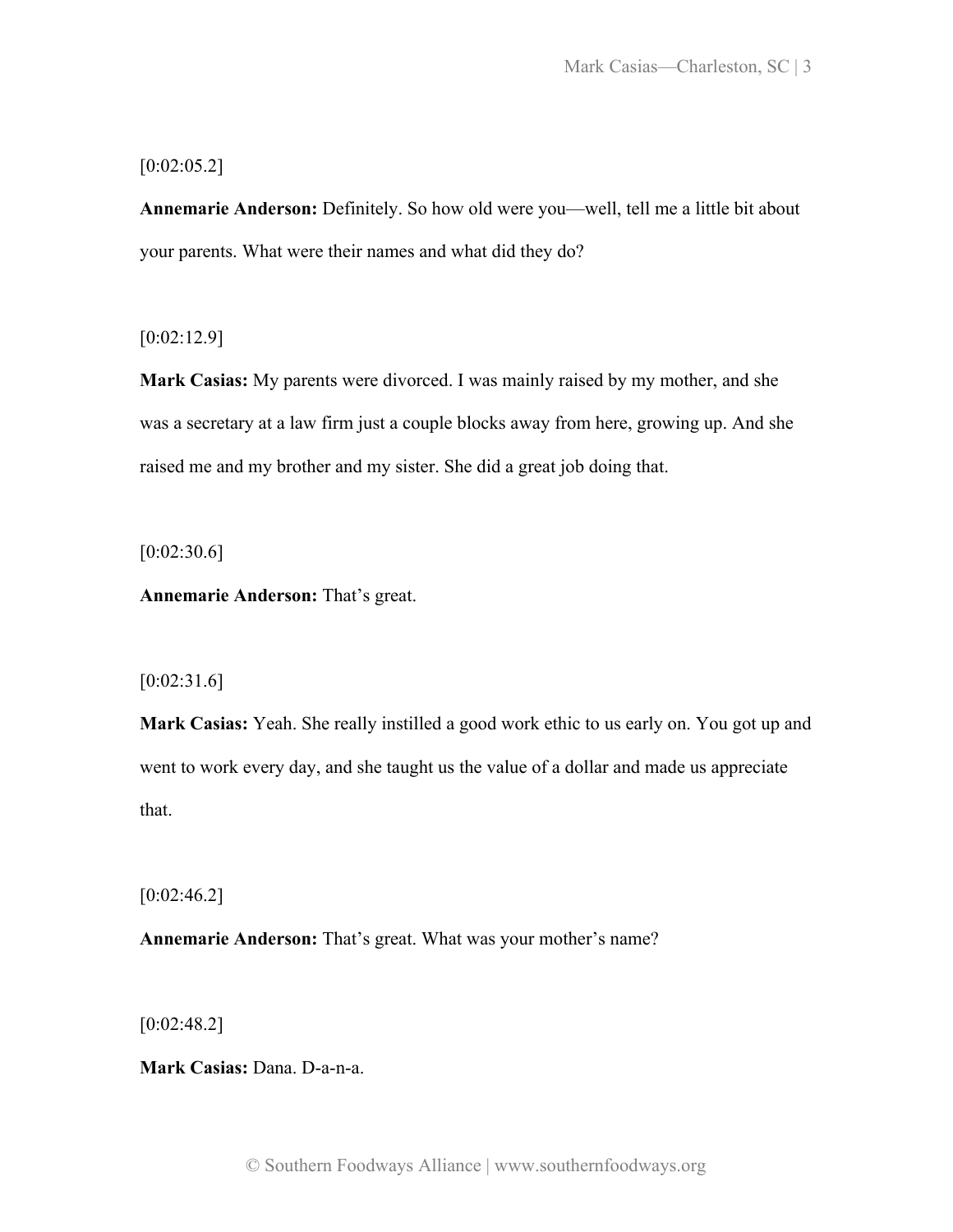# [0:02:51.2]

**Annemarie Anderson:** Great. That's nice. So tell me a little bit about, I guess—well, what kind of food did you grow up with? What food did your mom put on the table?

### $[0:03:03.5]$

**Mark Casias:** A lot of southern comfort food. My grandfather, he was a recreational fisherman, so we always had shrimp in the freezer or some kind of fish. So I remember a lot of fried shrimp, Shrimp Creole, that kind of thing. My mother also made us southern comfort food, fried chicken, macaroni and cheese, baked chicken, just any anything you can think of. She was a good cook and still is a good cook, and so my sister is a good cook today, and I enjoy grilling as well.

### $[0:03:52.6]$

**Annemarie Anderson:** That's great. Well, tell me a little bit about—well, what did you want to be when you grew up?

# $[0:03:58.6]$

**Mark Casias:** I wanted to be a lot of different things. I thought I wanted to be in advertising, marketing, or something like that, and then as I was going through school, I thought I wanted to stay at a university, maybe be in admissions or administration or something like that, and then it kind of turned into maybe athletics, maybe a sports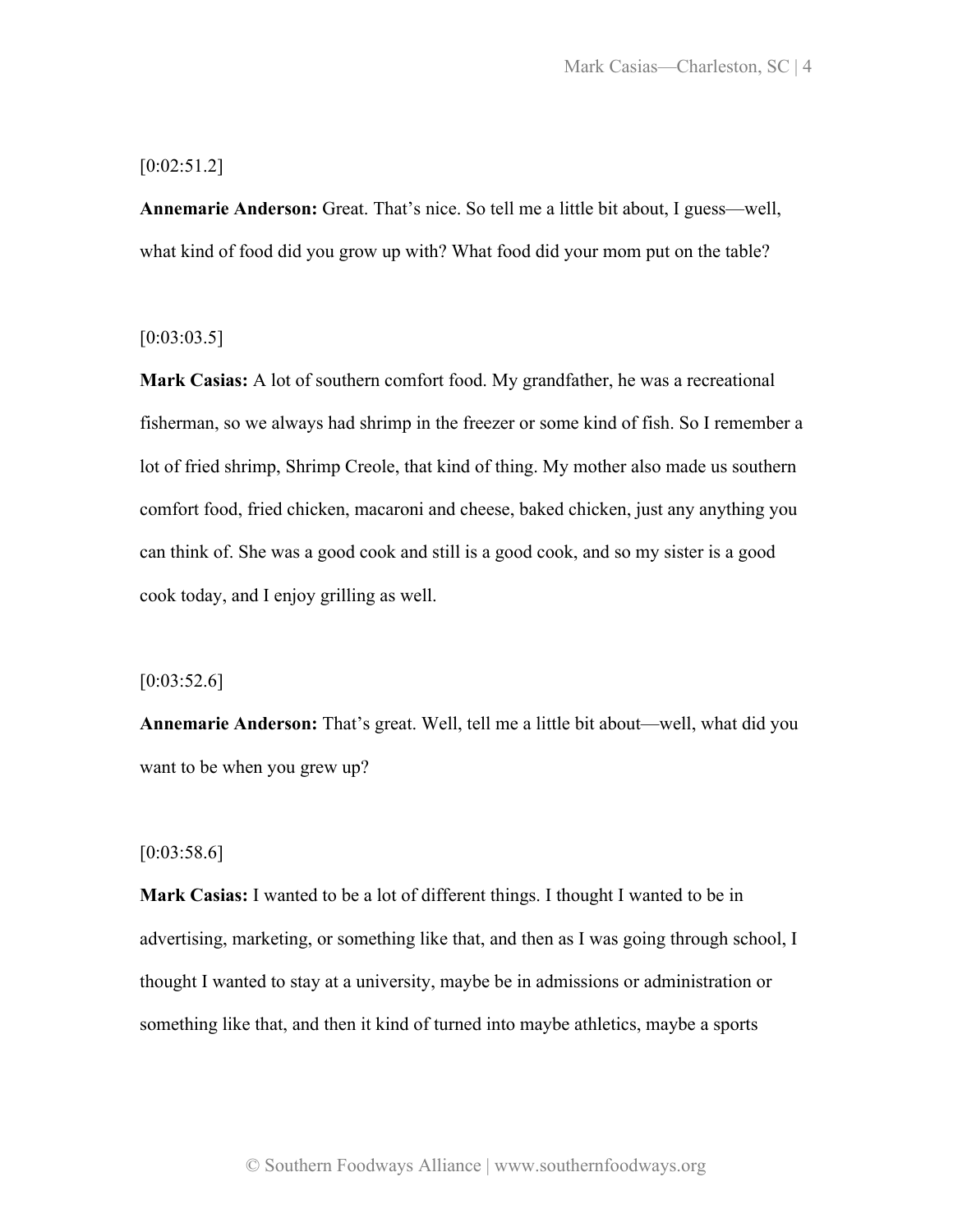information director or an athletic director, something like that. But that never worked out, but that's okay, but I always thought I wanted to do something in a university setting.

 $[0:04:33.5]$ 

**Annemarie Anderson:** So tell me a little bit about getting your first job as a server, your first job in the industry.

[0:04:41.2]

**Mark Casias:** Let's see. I was a busboy at a place on Shem Creek in Mount Pleasant, and if anybody knows anything about Shem Creek, there are six or seven or eight restaurants all in that area. So I was a busboy. And a lot of people work in restaurants growing up, so I was a busboy for a couple of years and moved up to a server at another place on Shem Creek, and I did that for about seven years.

Then I finished school, and then I thought it was time to move on from restaurants, so I got a job doing sales and it wasn't how I thought it would be, and I wasn't really happy, and, sadly, I did that for only a couple of years until I decided to get back into the business. Then I came here to Blossom because my sister had worked here, but by the time I came here, she wasn't here anymore, but I knew a lot of the same people that were here already, so I almost had a foot in the door and I knew what it was all about, so I felt very comfortable coming back.

 $[0:05:54.2]$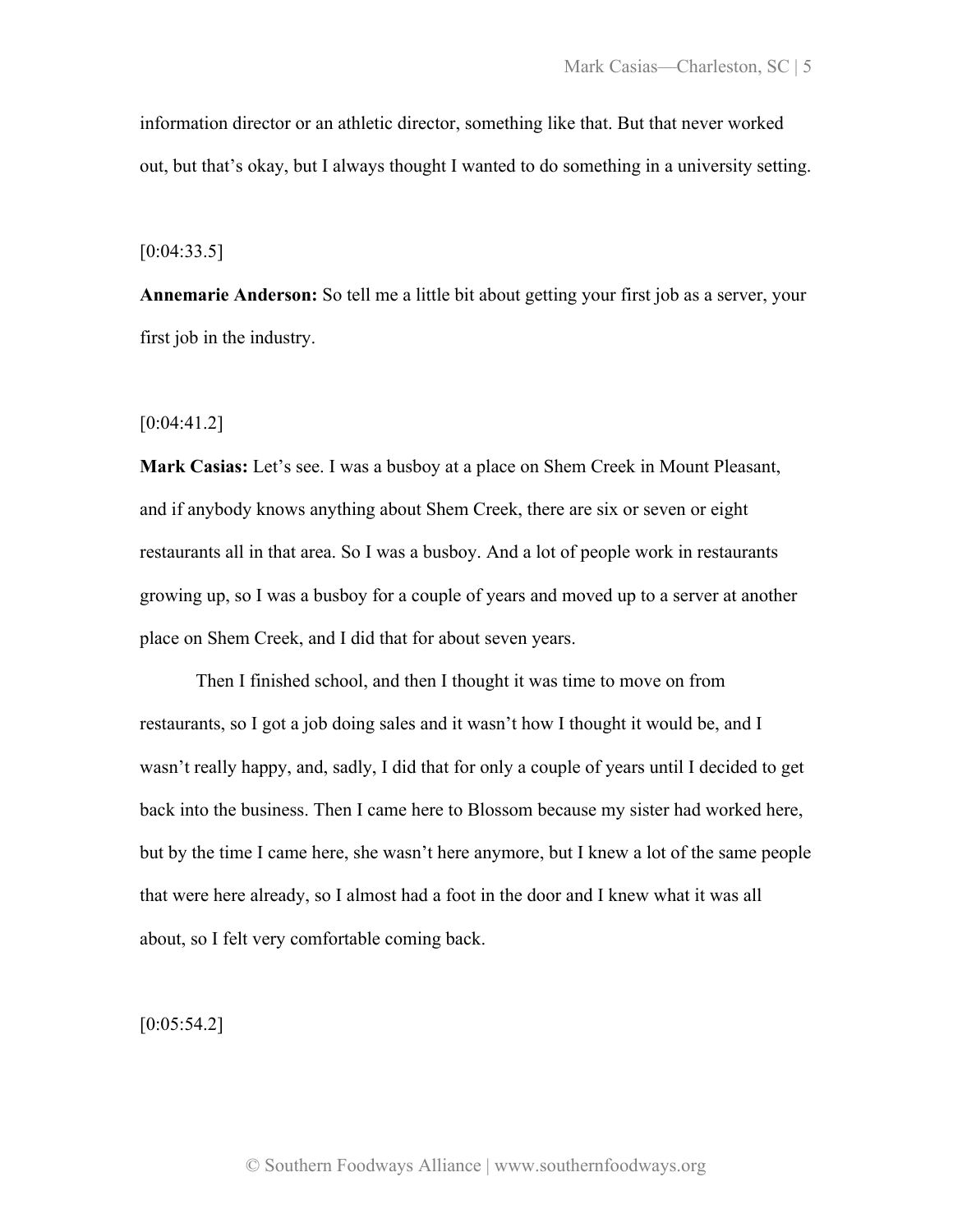**Annemarie Anderson:** That's great. What were—let me go back. What were those restaurants on Shem Creek called?

#### $[0:05:58.6]$

**Mark Casias:** One was called R.B.'s. Not Arby's but R.B.'s like the initial, and that was Ronnie Boals. He's a legend in the Charleston and especially Mount Pleasant food and beverage scene. He had a place across the creek called Ronnie's, and that's the place where I started serving first. I met a lot of great people there and people that I'm still friends with today, even that far back. But, yeah, it was great. It was a great experience.

 $[0:06:32.2]$ 

**Annemarie Anderson:** Yeah. Well, tell me a little bit about that. Describe kind of the restaurants and the work you did there.

### [0:06:38.2]

**Mark Casias:** Very high volume, tourist-targeted, lots of fried shrimp and seafood platters and turn-and-burn, like I said, volume. But it had a nice view, so it was always very busy, and it was a lot of long, hot nights working, especially between about March and the summer, the end of summer, like in August or September, because it was so tourist-driven. But we worked hard and we played hard, and then we'd get up the next day and do it all over again. You just learned to work hard, and you get rewarded for it too.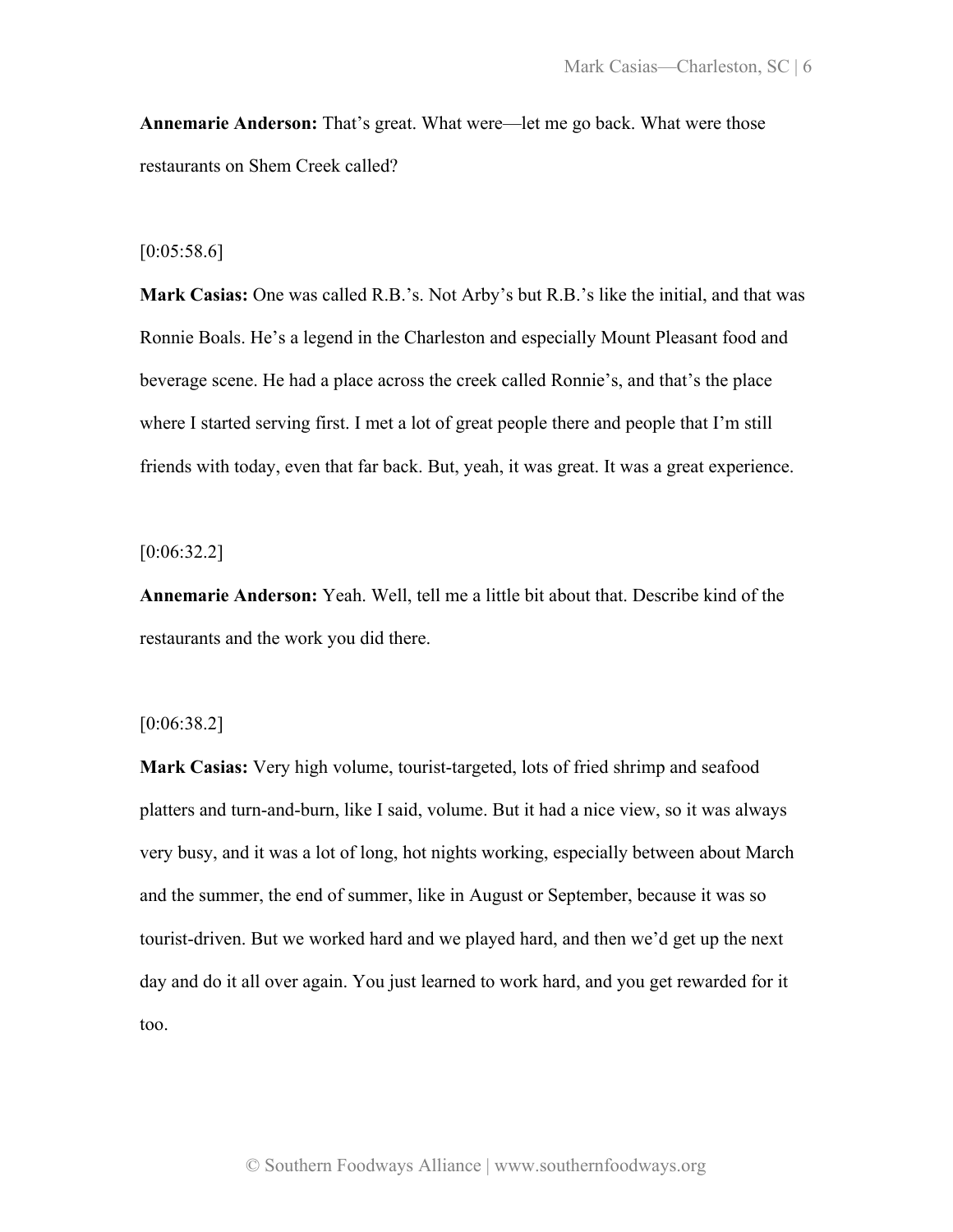## $[0:07:33.0]$

**Annemarie Anderson:** Yeah. Can you remember some of the folks that you worked with there?

# $[0:07:36.5]$

**Mark Casias:** Yeah. One of my very best friends that I worked with, and we're still good friends today, a guy named Mark Vetsel, never knew him before, and we still keep in touch. He has since moved away, and he got a *real* job, so he didn't fall back into the business. But he comes back down and we get to see each other there. Even just through social media, it's easier to keep in touch with everybody we've worked with. And the thing about growing up in Mount Pleasant is we all knew each other from school, and then we all kind of worked together and hung around together, so we still see a lot of those people.

#### [0:08:23.3]

**Annemarie Anderson:** That's great. And what was the—what year did you start at  $R.B.'s?$ 

### $[0:08:27.6]$

**Mark Casias:** I was probably about eighteen or nineteen when I started at R.B.'s, worked there for a couple of summers, and then I moved over to Ronnie's after that, serving, and I was there for about seven years.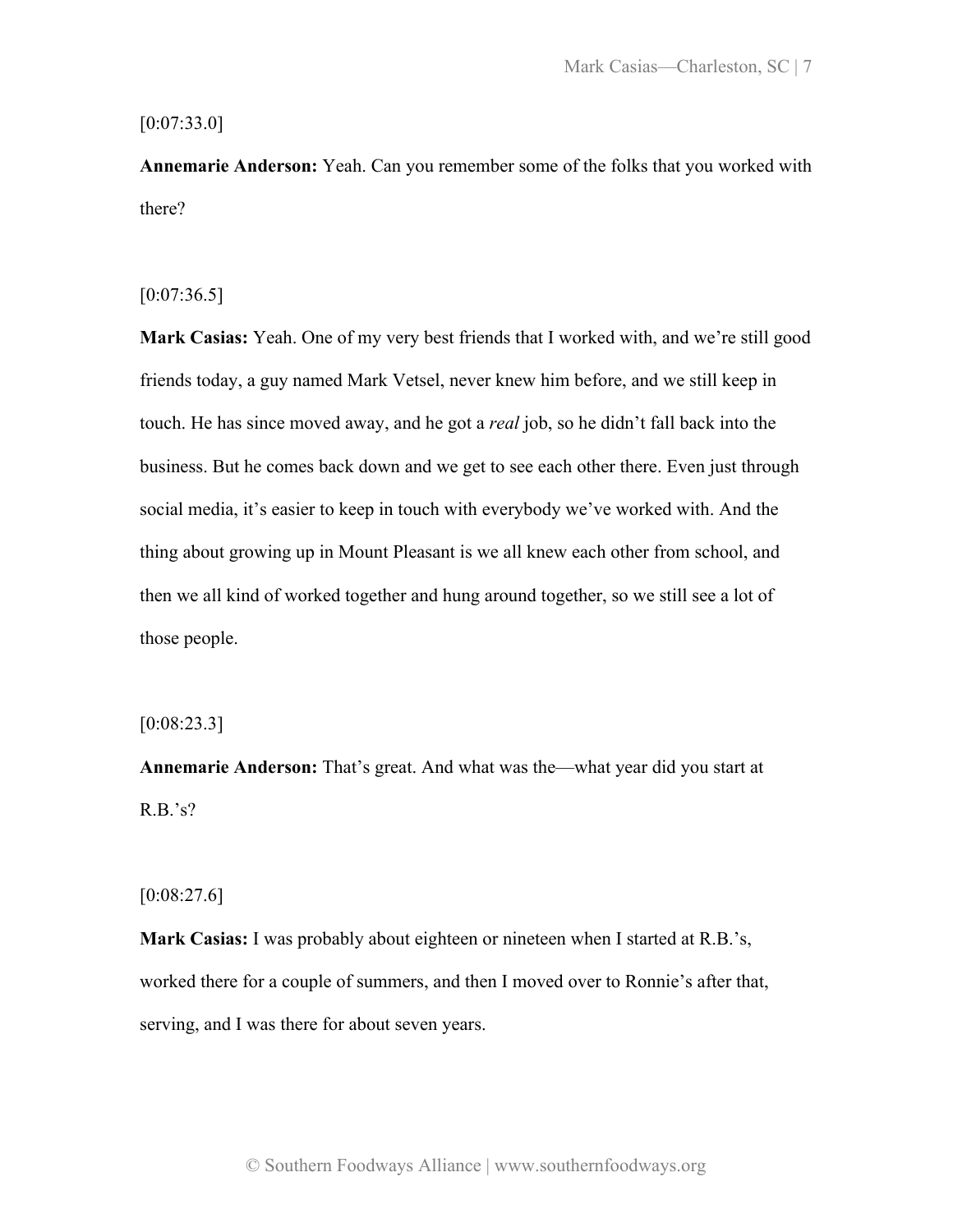$[0:08:44.5]$ 

**Annemarie Anderson:** That's great. And what initially drew you to getting a job in the service industry?

### [0:08:49.3]

**Mark Casias:** The flexibility of the schedules. They could work with my school schedule. And, yeah, getting paid every night and just having a new day the next day. We don't have these projects like some people do that go on for weeks and weeks and weeks and people breathing down our necks to get those completed. So every day's a new day. Our inbox is empty when we come in.

[0:09:16.8]

**Annemarie Anderson:** That's great. Well, tell me a little bit about, I guess, coming here to Blossom. You already mentioned that you kind of were dissatisfied with an office job.

### $[0:09:29.6]$

**Mark Casias:** Yeah, I had a sales job and I'd get a paycheck every two weeks, which was totally foreign to me, and I'd look at it and I'd say, "Gosh, you know, I could make this in about a week or less than that if I really hustled." Gosh. And it just got to the point where I had bills to pay, and it just wasn't getting it done. So I had to make a decision, and I did and I'm glad for it. So I decided to come here to Blossom, and it just all kind of worked out. Even at that time, I think I was still in my late twenties, still kind of an older person that just starts out at a new place, especially here. We get a lot of college-age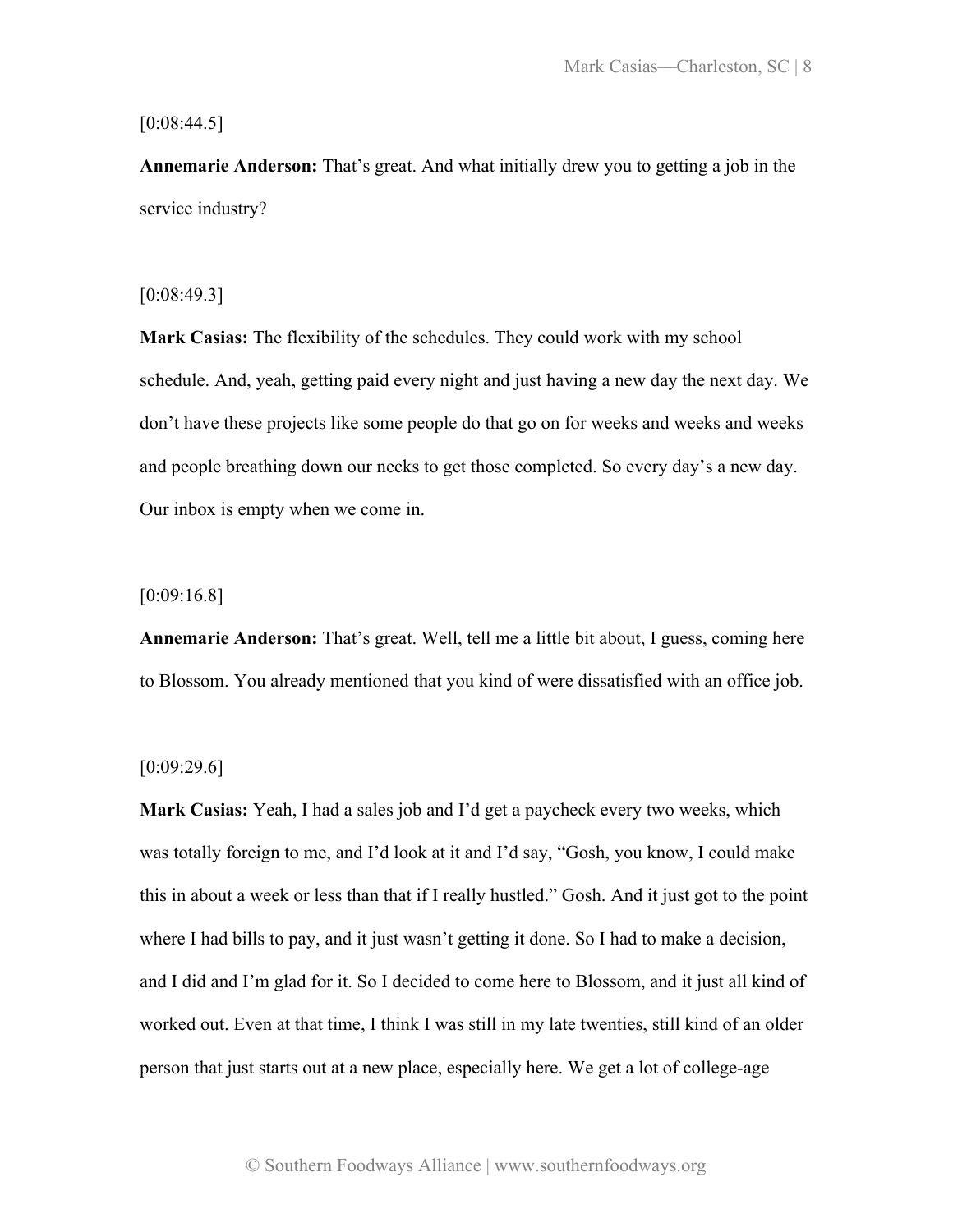people that start out. So even though I was in my late twenties, I was still a little bit older but still had a lot of experience, which was attractive, I guess, to the managers hiring me, and I'm glad they did.

### [0:10:40.9]

**Annemarie Anderson:** Well, could you talk to me a little bit—can you kind of describe your first day or your first couple days working here?

# $[0:10:47.7]$

**Mark Casias:** When I started here, Blossom was still relatively brand new, and it was the young, cool, hip place to be, and it was a little intimidating coming from a tourist-driven restaurant that I last worked at. Like I said, it was cool and young and hip. Our slogan at the time was "Innovative Cuisine," so there were all kinds of ingredients which I've never heard of. This was about 1995 when I started, so the restaurant scene was really just starting to get big here, and places had to set themselves apart.

So we had a lot of innovative cuisine, a lot of different ingredients. We made our own pastas and we made our own bread. We had fresh seafood, and it was mainly a Mediterranean-style place. It wasn't a seafood restaurant, but we had seafood available. We had veal and some chicken dishes, some meats and steaks and pork. It was fantastic. A gigantic wine list, which was in itself, tough to get used to too. You got to know your wine if you want to sell it.

So it was a hustlin' and bustlin' place, and we did a kind of a late-night thing. We closed at 1:00 o'clock back then. We had Sunday brunch and we did lunch. And it was a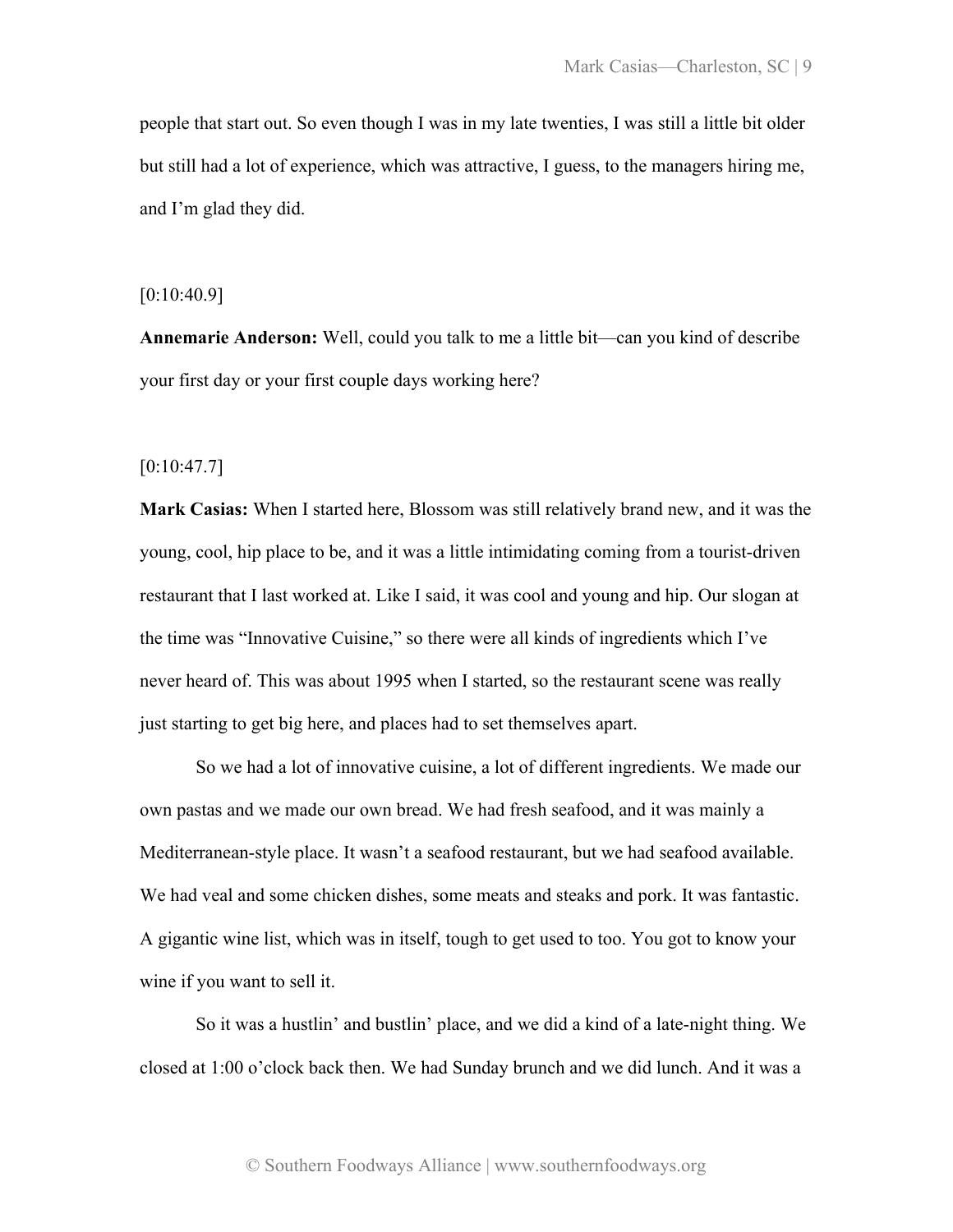little intimidating at first, but once you get used to it, everything was good. We had a big reputation to live up to, because Magnolias had been around for so long, and then they opened up Blossom, so we had some big shoes to continue to fill. So service had to be on point and you had to be knowledgeable about the menu and the wine list. So it was quite a step up from my first job, my first serving experience.

## [0:13:04.8]

**Annemarie Anderson:** Sure. Definitely. Well, tell me a little bit about that, gaining that knowledge. So I hear you say a lot about, like, you didn't know some of the ingredients, you had to know a lot about the wine. How did you kind of develop that knowledge?

# [0:13:18.6]

**Mark Casias:** Yeah. Well, here we have a lineup at the beginning of every shift, and the chefs will go over the specials and the ingredients and everything, which we never really had at my old place. They never really had a lineup or anything to educate us. So they were all about bringing us along and wanted their servers to be an extension of the chefs. They wanted you to be able to explain everything in full detail. There were a lot of experienced servers here at the time, too, who brought along the new people in an effort to sustain a high level of serving.

# $[0:14:02.4]$

**Annemarie Anderson:** Definitely. Well, tell me a little bit about—kind of describe a typical day for you here when you first started work.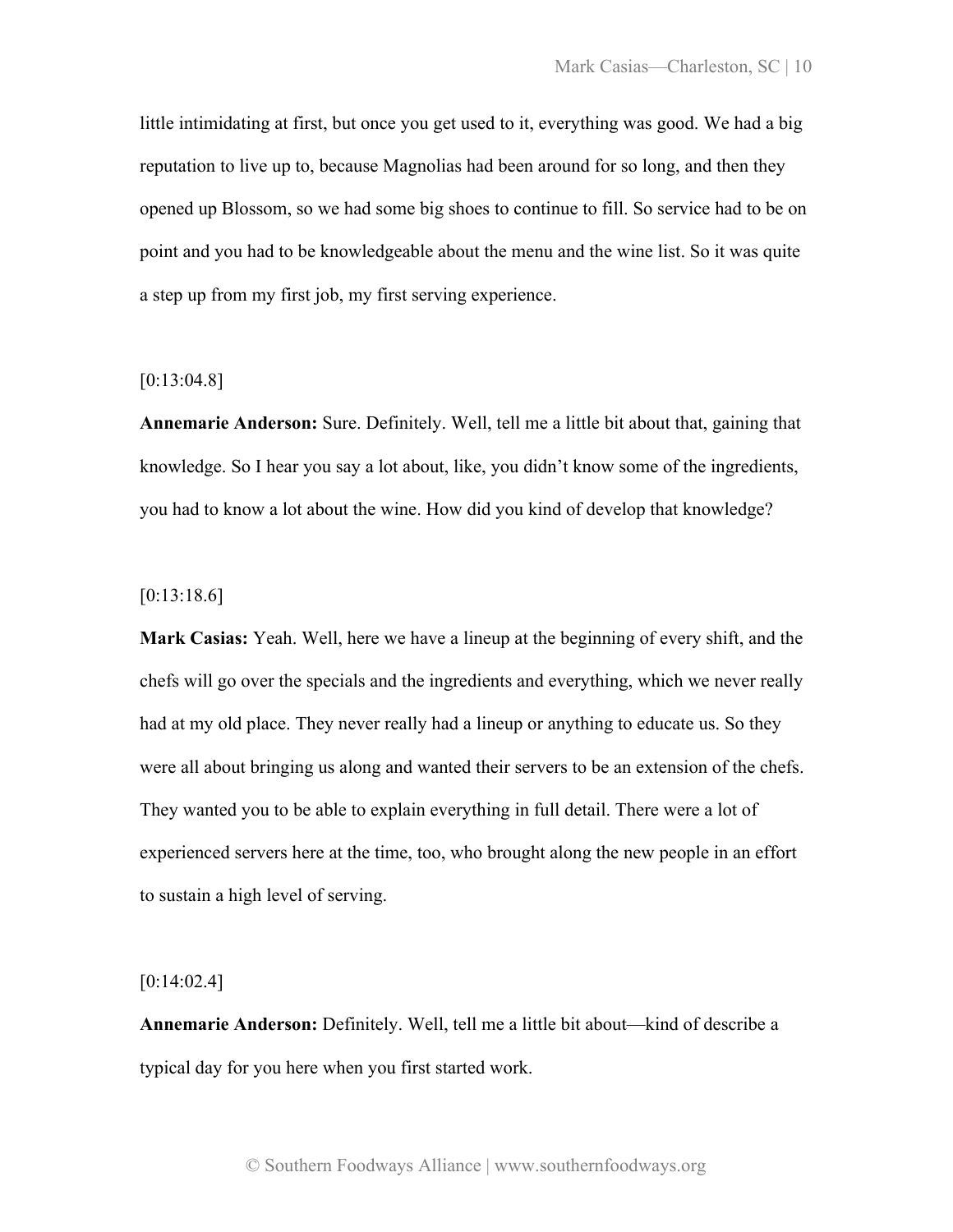## [0:14:13.2]

**Mark Casias:** Well, it was so long ago [Laughter], I'm trying to think. You come in and you clock in, and there's usually some loud music playing in the background to get you moving and get you going, get you ready for the day. It's not too different from what goes on now.

 $[0:14:46.5]$ 

**Annemarie Anderson:** Well, tell me what—tell me your—describe your typical day today, then.

[0:14:50.2]

**Mark Casias:** Okay. Well, I usually typically get in here about an hour before we have to be here. I wake up early anyway, so instead of just hanging around at home and just wasting time, just come in and just casually just set up your section and maybe start some coffee and tea for everybody else, and maybe once all the setup work is done, maybe grab some breakfast somewhere close. Just kind of ease into the day, just nice and slowly, and peek at the books and see what our day has in store for us. We'll maybe ask about specials beforehand, before they tell us, so you get a little leg up.

We'll just greet everybody as they come in, ask about their night and ask about their day or anything else that you know that's coming up for your coworkers. You get to develop friendships, so you ask about that. Yeah, just get ready for the day and make sure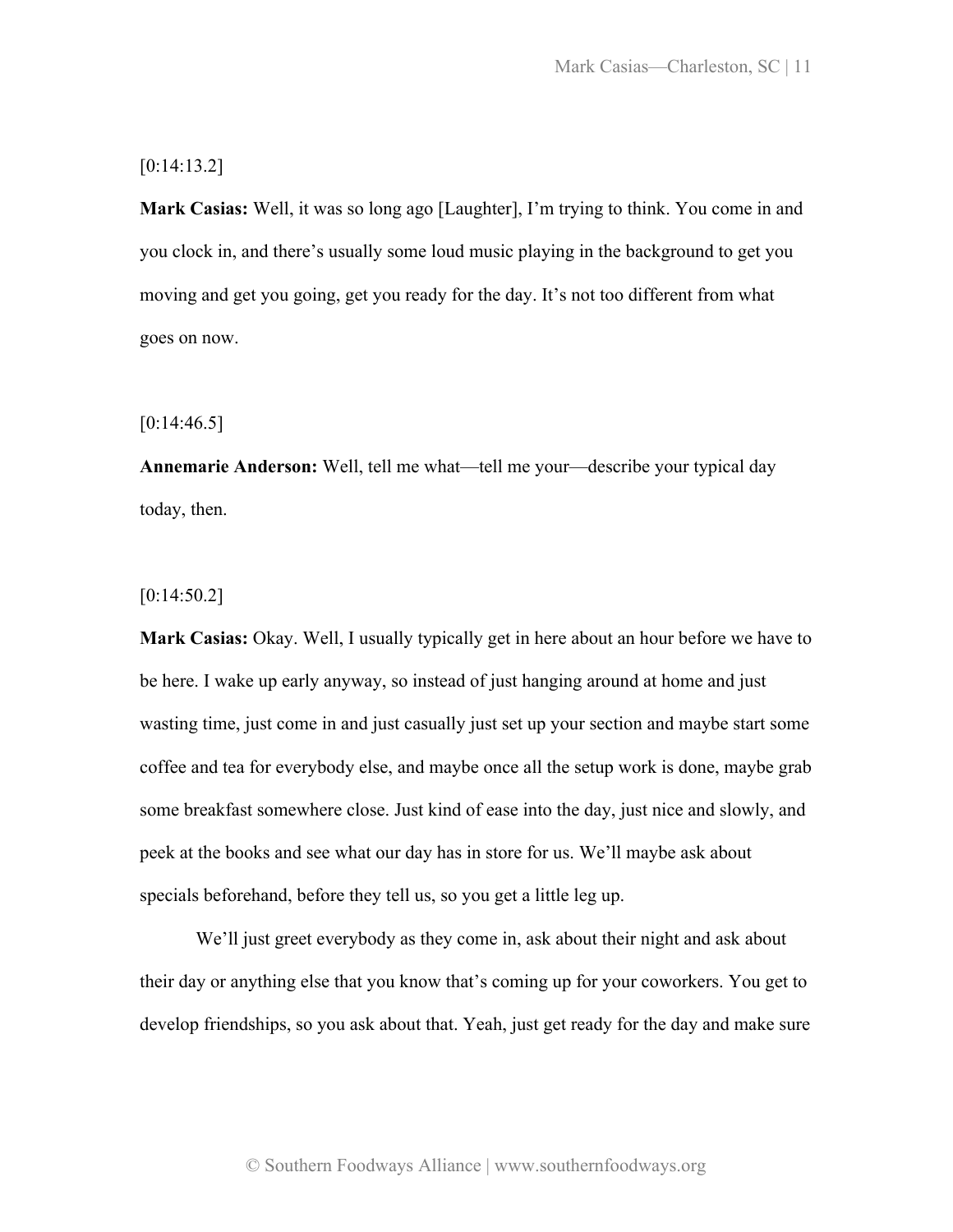your uniform's ready to go, pressed and cleaned, and pens and apron and lighters and wine tools, make sure everything's ready to go so you'll have a successful day.

 $[0:16:07.2]$ 

**Annemarie Anderson:** Yeah. Well, tell me a little bit about once you're done with everything, the restaurant's open, guests are coming in, talk about what it's like to be on the floor.

[0:16:18.2]

**Mark Casias:** It's not much different from any other—you know, some places you wait for the phone to ring, and others we wait for the guests to come in, and we just kind of go from there. We turn on a smile or maybe continue your smile, and we start our day serving. You'll maybe ask a guest if they're in town for any one of the things that'll be going on, whether it's Spoleto or just a holiday week or anything like that. We'll get them excited about some of the food and maybe sneak a little glass of wine or a cocktail in front of them if they want, and we'll just try and make it a fun day for us as well, because we've got to be here, so we're going to try and have some fun too. I always say that the fun thing about serving is it's almost like you get to go out, too, even though a lot of times you don't get to eat and drink, but you still get to go out and you get to socialize, and you totally get to walk up to strangers and just start a conversation with them, which I maybe wouldn't dream of doing outside of here, but it's kind of fun that way.

 $[0:17:35.5]$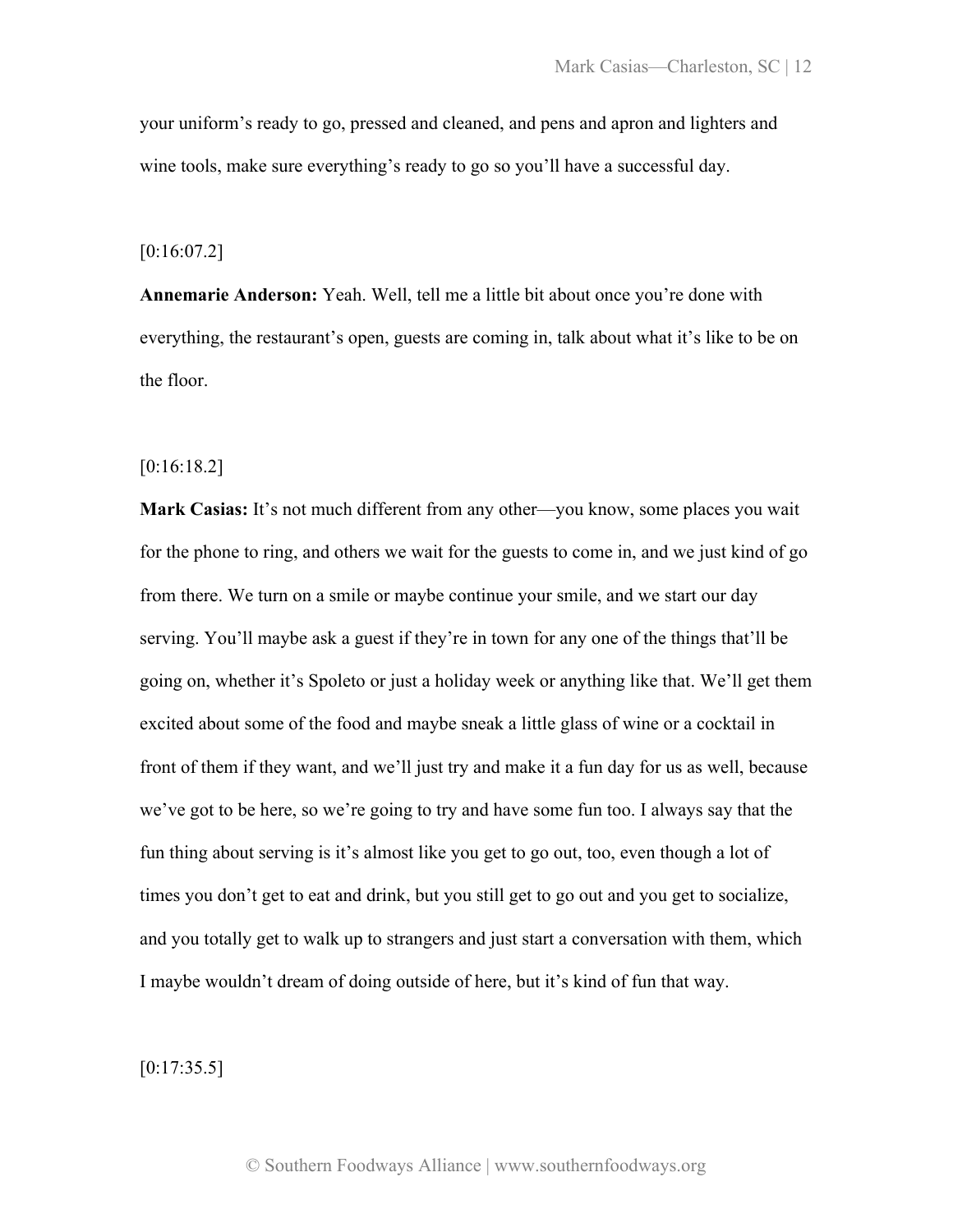# **Annemarie Anderson:** That's great. Yeah. It's kind of my job, too. [laughter]

 $[0:17:38.6]$ 

**Mark Casias:** Yeah.

 $[0:17:40.5]$ 

**Annemarie Anderson:** So tell me a little bit about—you kind of mentioned this when you were talking about getting ready for your day, but what kind of relationships do you develop, working relationships with your colleagues, both in the dining room but also the kind of relationships that you have to have with people who work in the kitchen?

[0:17:57.9]

**Mark Casias:** Yeah. You know, you don't have to love each other, you don't even have to like each other, but you have to work together, and here you really have to work together, whether it's refilling somebody else's water or dropping off other guests' food. You just got to work together, and they do the same for you, and it just makes for an easier day.

And those kitchen guys, they're all great guys. They bust their tail day in and day out, and there's a lot of cutting-up with the kitchen, keep them on the good side, because it's hot back there and you don't want them frustrated or feeling down. So we pump each other up that way. Yeah, they're a bunch of funny guys, and we all try to have a good time at work. We're here so long, that's just the only way to do it. You got to have a little fun.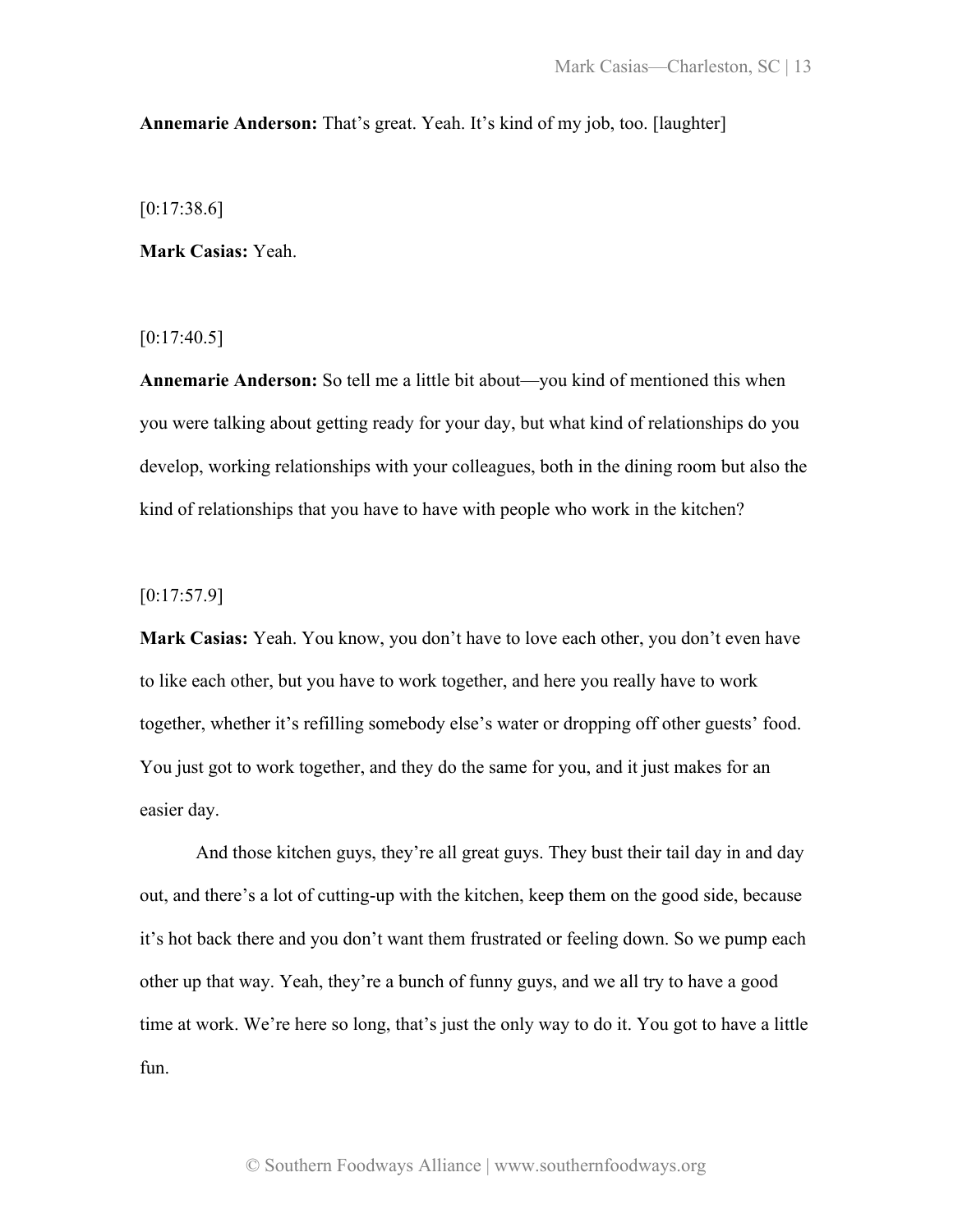# [0:19:00.8]

**Annemarie Anderson:** For sure. Definitely. Well, so do you typically work lunches or dinners?

# $[0:19:07.2]$

**Mark Casias:** I work a couple of lunches, and everybody works lunches, and lunches are fine. Some people think it's kind of a drag having to wake up and serve sandwiches and iced tea and things like that, but, you know, I see it as just another opportunity to make some money. A lot of places that are just open nights, you have seven opportunities there, but not everybody works every day, so really you cut down and maybe have four or five nights. But here we have fourteen opportunities and sometimes ten or nine or less, so it's just a better opportunity to make some income.

But, yeah, I don't mind working lunches so much. I work a couple lunches and then about four dinners, and we come in at different times at dinner. Sometimes we come in at 4:00 and sometimes 4:30. The opener, the 4:00 'clock people, they take all the early tables. That gives the others an opportunity to hang around and line up so the chefs and everybody can go over what's coming up. But, yeah, a couple lunches, a couple, four dinners, and, if need be, another lunch or another dinner or two, depending on the time of the year, depending on how the staff looks.

 $[0:20:42.1]$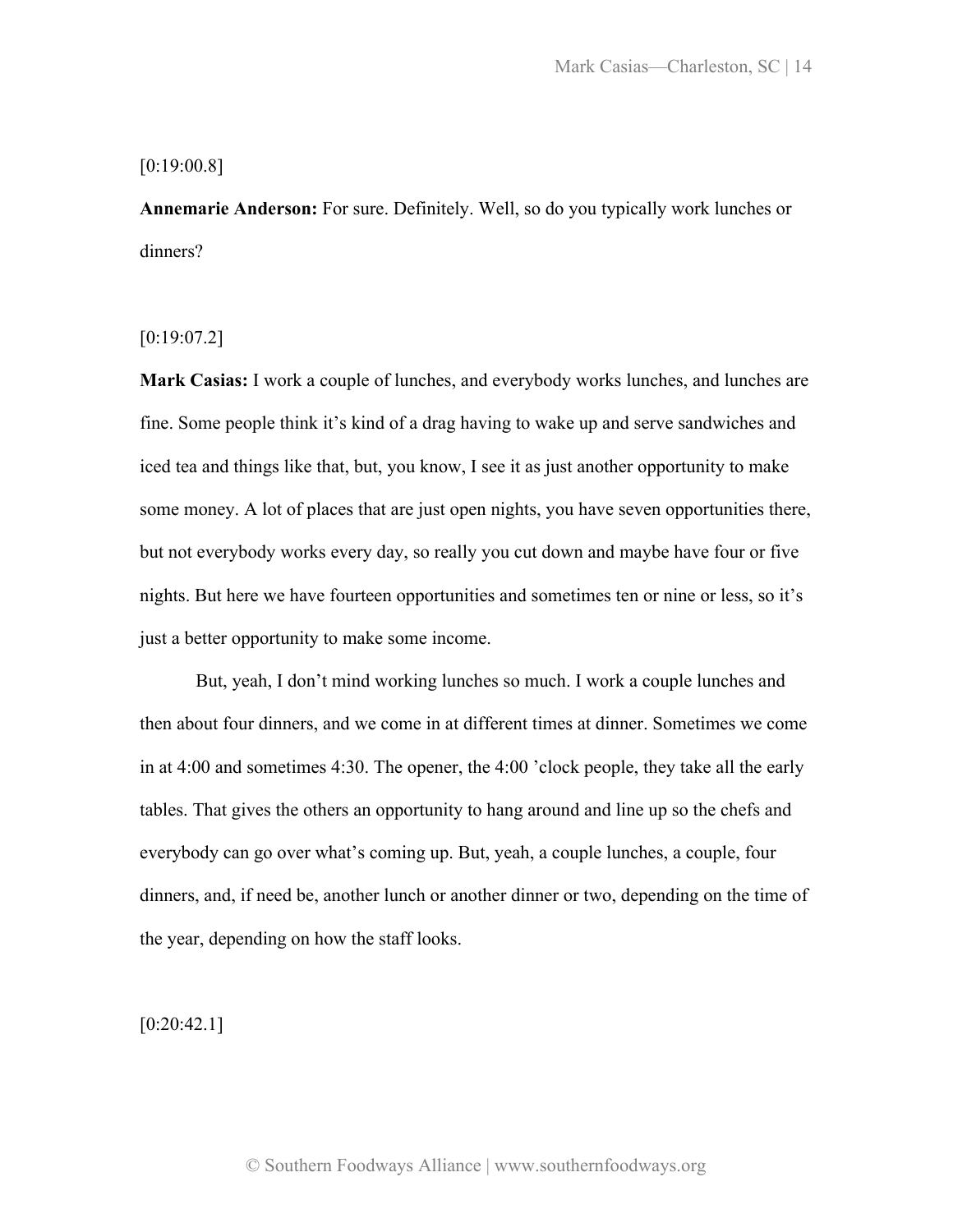**Annemarie Anderson:** Sure. Definitely. Well, tell me a little bit about kind of, I guess, your role. You've been here for a long time. Do you help train folks?

#### [0:20:55.4]

**Mark Casias:** I don't mind training, but I think they kind of see training as a burden, so they don't ask me to train a lot, plus they think I'm just a grumpy old man, so they want to keep the new people away from me as much as possible. But I don't mind training and I certainly don't mind showing them a few tricks here and there, just the quicker ways to do things or an easier way to do things, or just maybe say, "Hey, you don't really have to do that now. You should maybe set up your section first and then maybe worry about this other thing," because you can do that when the restaurant's open if we're limited on time or something. So just timesaving tricks and just a little easier way to cut a lemon or an easier way to dump some ice or make some coffee or iced tea or something like that. But, yeah, I don't mind training, and it's kind of a good way to get to know the new people coming on, what brings you to the restaurant, what brings you to town, if you're in school, what are you studying, or what brings you back to the industry.

# [0:22:11.5]

**Annemarie Anderson:** Sure. Definitely. Well, tell me a little bit, too, about—well, I mean, you mentioned some of those kind of timesaving things and some other things you've learned. What have been some of those important things that you've learned working?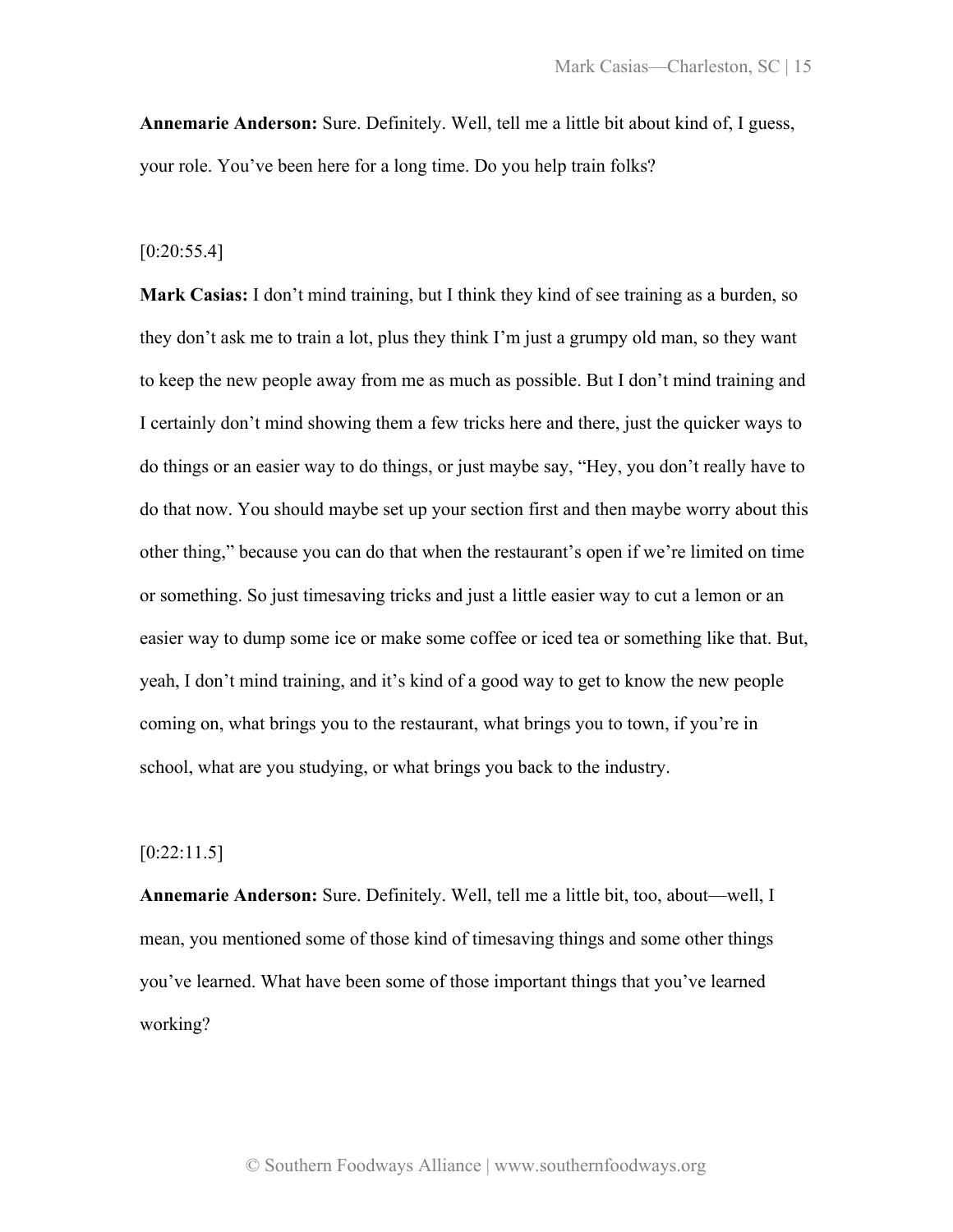# [0:22:28.1]

**Mark Casias:** Yeah. A lot of times the Aloha POS system can get kind of intimidating. I think a lot of times it takes a lot of getting used to, a lot of repetition. Another thing that I like to help the new folks in is the timing of the food, because that can be very difficult. You don't want a big lapse in between, say, starters and entrées, so I like to help because that's really important. You want to give quick, prompt service. So you try and teach the new people it's okay to wait a little while sometimes so the food doesn't come out too quick, or maybe you might want to ring this in just after the starters, or maybe you might want to recommend some things from a different part of the kitchen because the grill side is really busy, so maybe you might want to push something that's on the fry side or the pantry side. So it's always good to kind of help them learn to read the kitchen and to kind of make life easier for the guest and for yourself too.

### [0:23:49.5]

**Annemarie Anderson:** Definitely. Definitely. Well, tell me a little bit—I mean, we've kind of talked about this, too, with your earlier jobs, but talk a little bit about how tourism in Charleston and the Charleston area affects your job.

#### [0:24:09.1]

**Mark Casias:** Yeah. I mean, like I said, it's really exploded here. When I started in 1995, there were fewer restaurants, and when you had a big event like the Spoleto Festival here in the spring or the Southeastern Wildlife Exposition, which is in late winter, I mean, you really felt the presence of those big events in town, and as time went on, there were more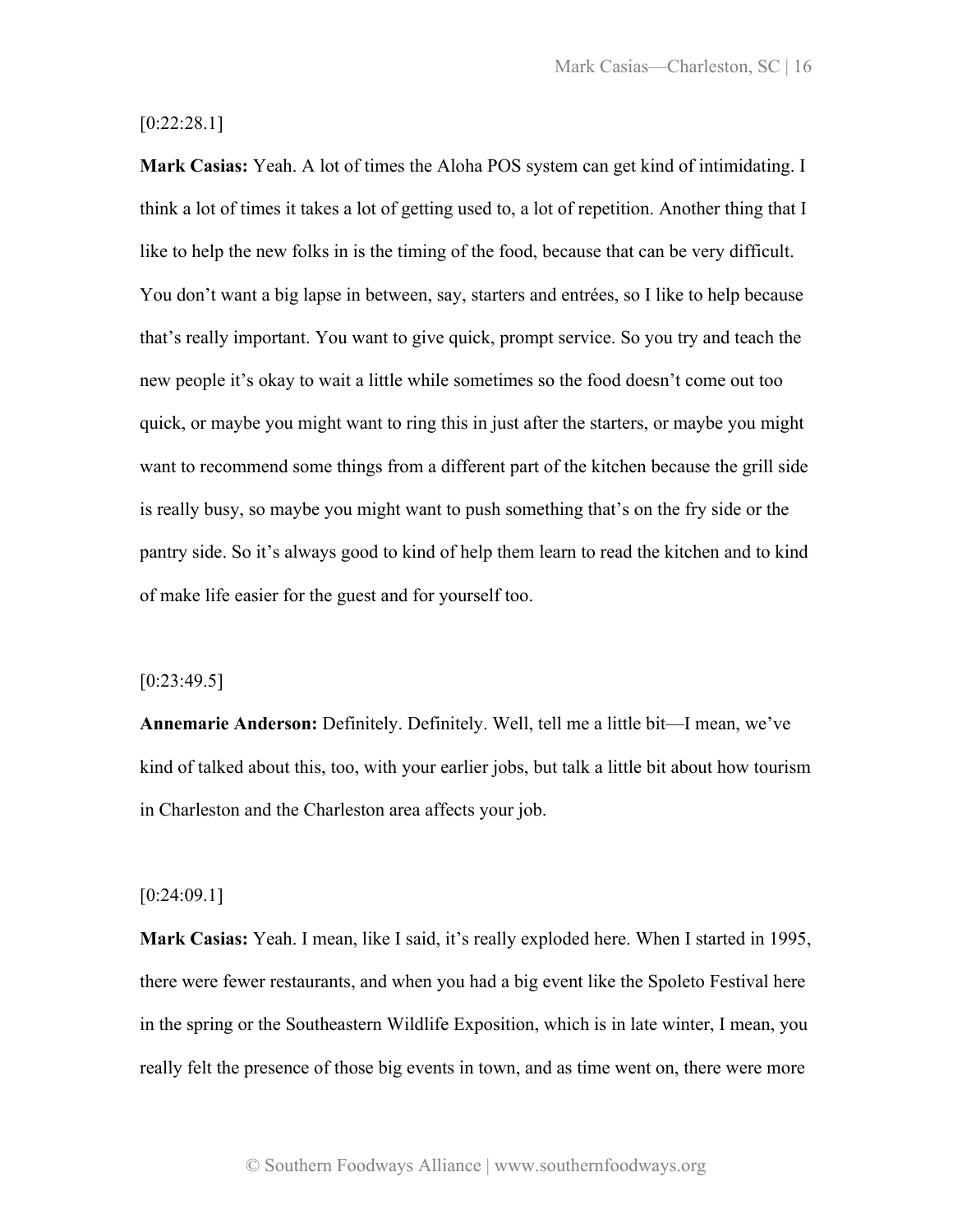and more restaurants. The restaurant scenes really kind of exploded. So those events really helped kind of fuel the restaurant scene.

I got distracted a little bit.

 $[0:25:10.4]$ 

**Annemarie Anderson:** Sorry. That's okay.

[0:25:11.3]

**Mark Casias:** That's okay. Let's get back on my train of thought. Let's see.

 $[0:25:14.3]$ 

**Annemarie Anderson:** You were talking about the Spoleto Festival.

### [0:25:17.2]

**Mark Casias:** Yeah, yeah, some big events in town, and that brings a lot of people. Back then it brought a lot of people in from around the country, but now, gosh, we're worldwide. Any night, you could have three or four different nationalities in your section. I mean, before, in the early days, we'd have a lot of English people, a lot of French, maybe German people, but now not only do we have those folks, we have Russian people, we have people from China and South America. You can hear all kinds of accents here, on the sidewalk, anywhere in Charleston. It's really turned into an international city.

Yeah, tourism is absolutely *huge* now, and so while the restaurant scene has kind of hit a plateau, now the trend in Charleston is hotels. So now there's a hotel being built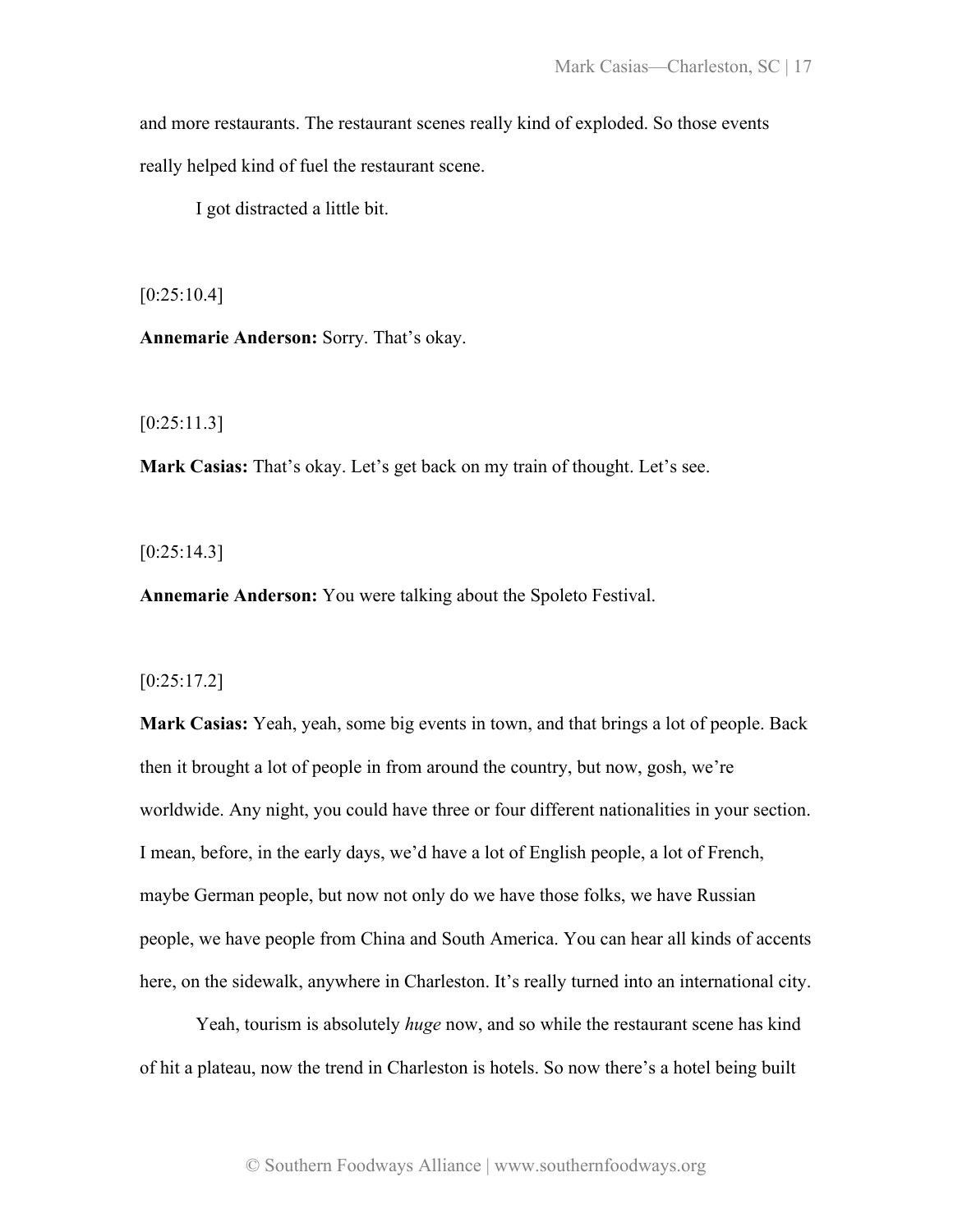on every corner. Now every vacant building and lot, they're building hotels, so it's just getting bigger and bigger and bigger. And these aren't youth hostels either. These are expensive hotels, so they're attracting a higher-dollar, a higher-profile traveler to Charleston. So that's been a noticeable difference over the years, the international guests, not just the people from the state or the country, but internationally, it's just been huge.

### [0:26:56.9]

**Annemarie Anderson:** Definitely. And talk to me a little bit about how you've seen the food and beverage industry specifically kind of evolve or transform since you started working in it.

## [0:27:08.9]

**Mark Casias:** I think over the years you had a lot of seafood restaurants and a lot of seafood, Italian, French, but now the industry's evolved into these fusion places and places that take a lot of ingredients and a lot of food from different cultures and kind of melding them together. There's so many different types now, and not only types of food, but the types of restaurants. You have a lot of casual places, a lot of middle-of-the-road upscale places, and then you have a lot of elite, posh-type places as well. Yeah, they're all over.

[0:28:18.1]

**Annemarie Anderson:** No, that's great. No, that's great.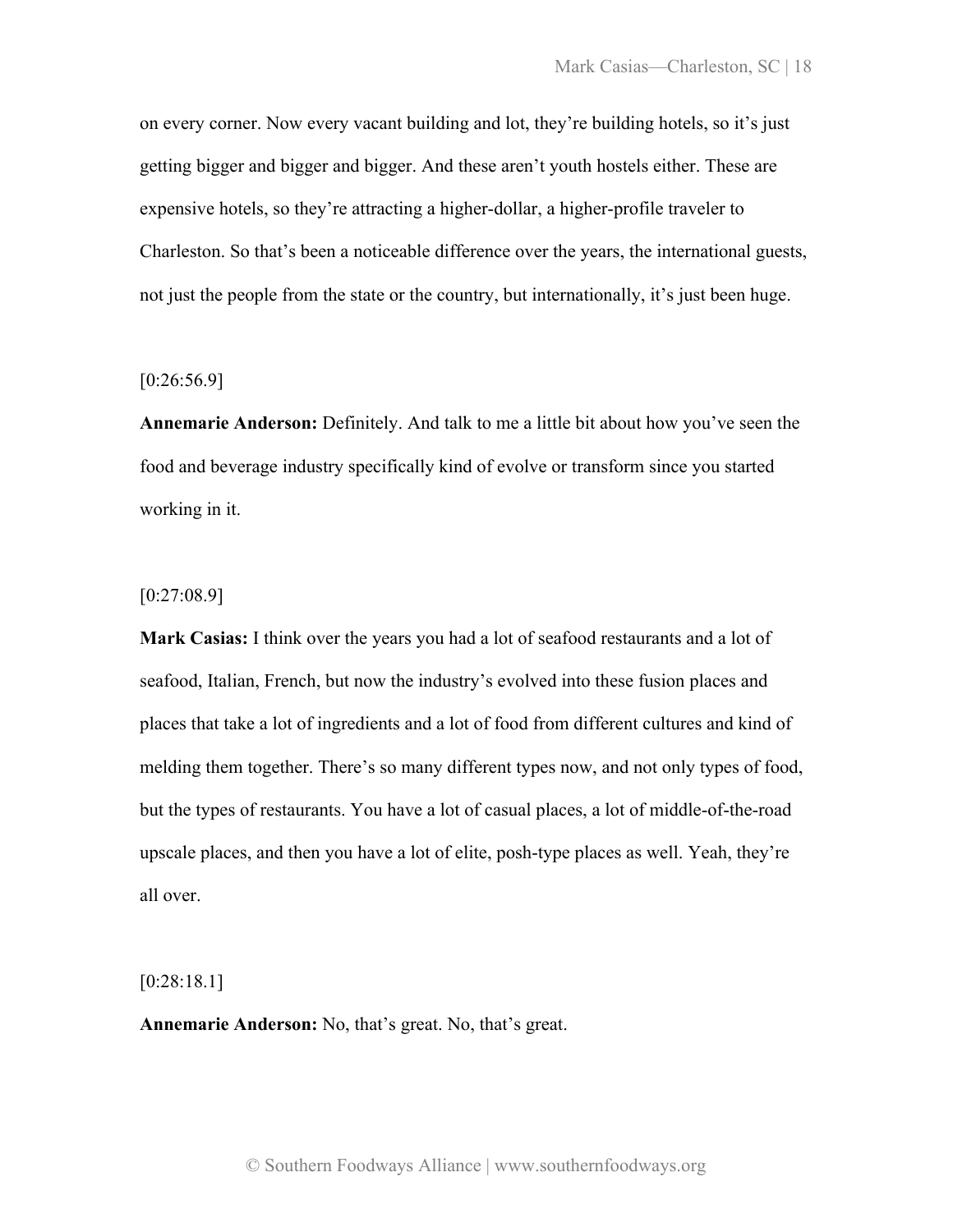# $[0:28:19.5]$

**Mark Casias:** I mean, there's just a lot of different styles.

### [0:28:22.3]

**Annemarie Anderson:** Do you think all of those different styles and kind of the profusion of restaurants, like, how has that impacted your job, if it has?

[0:28:31.2]

**Mark Casias:** We try and present kind of an upscale feel, but still yet we want to be super casual. We want everybody to just kind of relax and have fun, and I think we try and do that with our menu. We have some casual comfort foods on there, and then we have some pretty uptown foods as well. So I would say about Blossom, you can come in and you can for sure have a great meal, and then you can spend a lot or you can spend a little bit. Really, it's up to you. It's really kind of what you're in the mood for, your group's in the mood for, so we're very accommodating as far as that goes, I think.

# [0:29:19.3]

**Annemarie Anderson:** Definitely. Well, tell me a little bit about what do you think is the most challenging part of your job and what's the most rewarding.

[0:29:38.9]

**Mark Casias:** Let's see. Yeah, there are challenges every day. [Pauses] Sometimes challenging coming up with an answer. [Laughter] I think some challenges, sometimes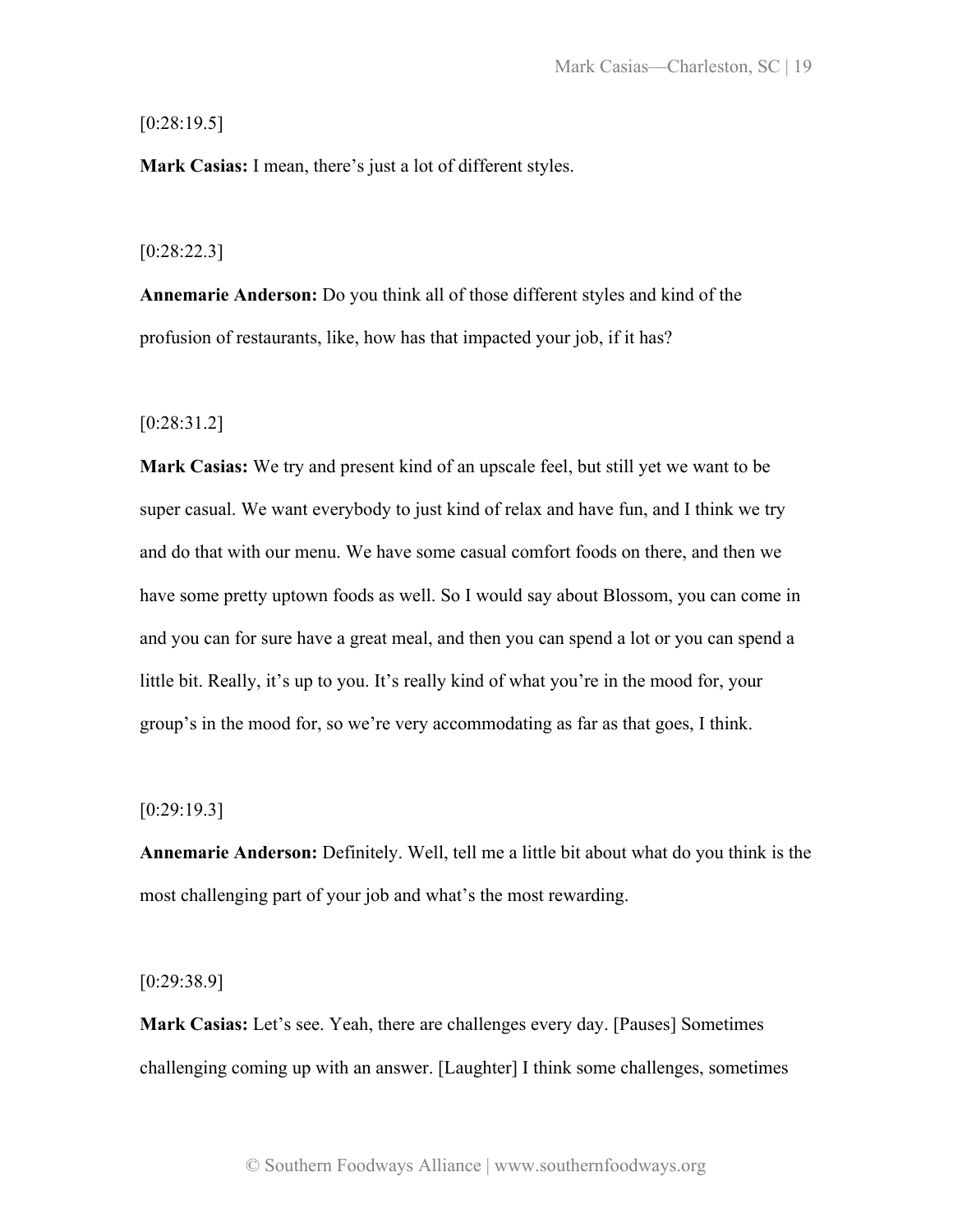you just don't feel like doing it. Sometimes it's really hot outside, sometimes there are other distractions in your personal life, and you've just got to try and overcome it. You've just got to try and push through and just realize, hey, it's only going to be five or six hours; you can do this. Sometimes people you're working with challenge you, whether or not they want to be here or not, so it's tough that way.

And challenges and—?

[0:30:48.5]

**Annemarie Anderson:** Rewards. What's the most rewarding part of your job?

[0:30:50.7]

**Mark Casias:** Oh, I think when you can give somebody a good experience when they come in, maybe surprise somebody with a nice plate of food, and you can tell, you know, you can see a person's whole mood swing just from the time they come in to the time they finish. That's really rewarding. The people laughing and cutting up with you when you feel like you've made a connection, that's really rewarding too.

I had two great parties last night, two separate parties, and it was raining last night, they were soaking wet, and they probably weren't in a great mood. They were in a good mood, but maybe not in a great mood, but they had a good meal, got warmed up, and that was just kind of rewarding to see their whole mood change like that, just maybe making a small difference in somebody's night, maybe adding a little bit more to their anniversary dinner or their graduation dinner or their birthday dinner just by doing something small like bringing them a complimentary glass of champagne or something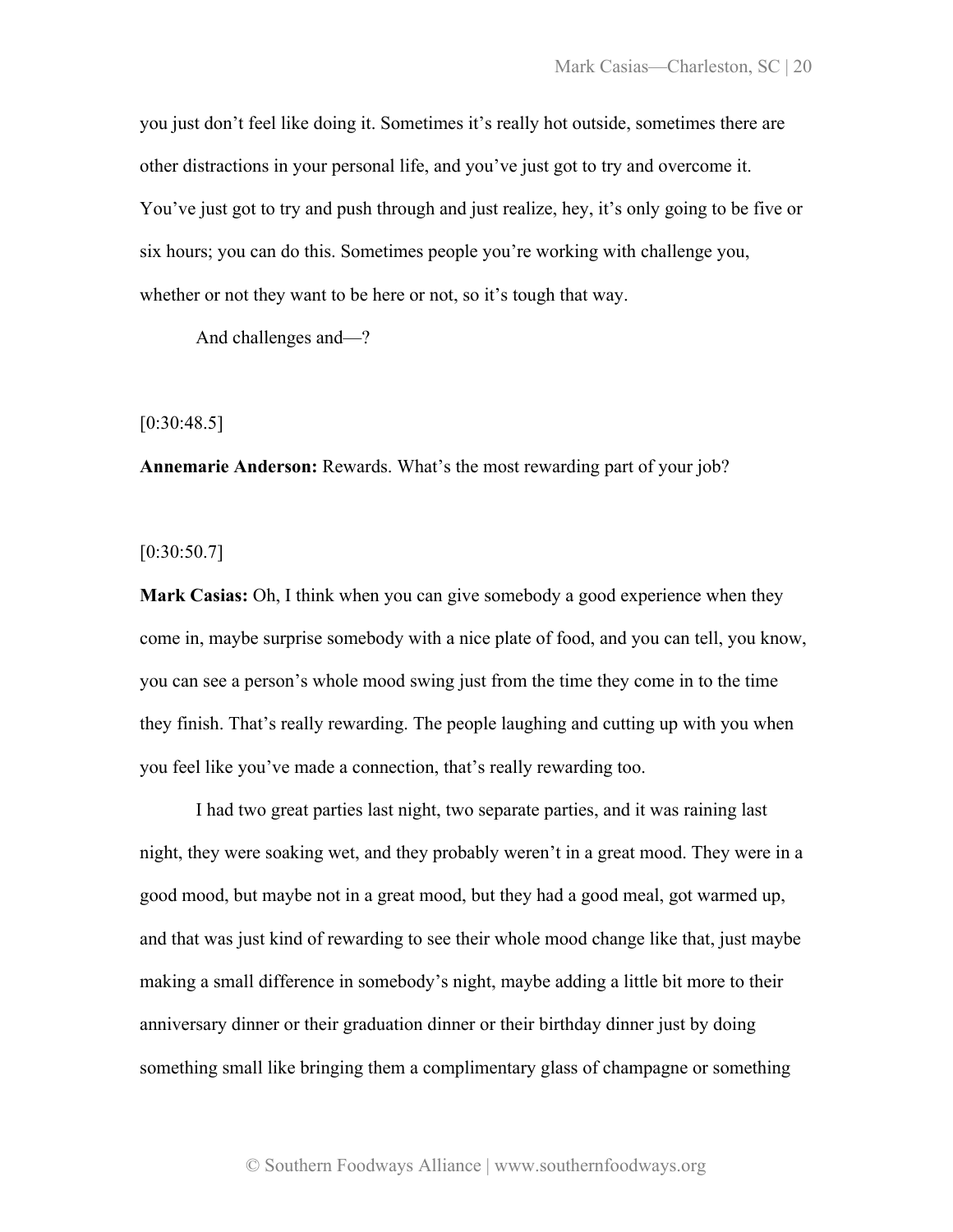maybe. That's rewarding, and knowing that you had a small part in their night before they carry on with the rest of their lives.

[0:32:19.8]

**Annemarie Anderson:** That's nice. Tell me a little bit about some of the relationships that you might have developed with guests. Do you have any regulars or [unclear]?

**Mark Casias:** Yeah, I have a pretty good handful of regulars, and they're all great. A lot of times keeping names straight and where they're from, I think that just happens with any server's longevity, just keeping things straight. But anyway, but, yeah, I have some good regulars, and it's always fun to see them and catch up with them, and it's very complimentary that they could sit anywhere in the whole place but they decide to sit with you or wait with you or request you when they call in for a reservation. Yeah, that's really nice.

[0:33:09.6]

**Annemarie Anderson:** That's great. Could you talk a little bit maybe in detail about those folks? Or tell us about a couple of them? You don't have to remember names or anything.

[0:33:18.8]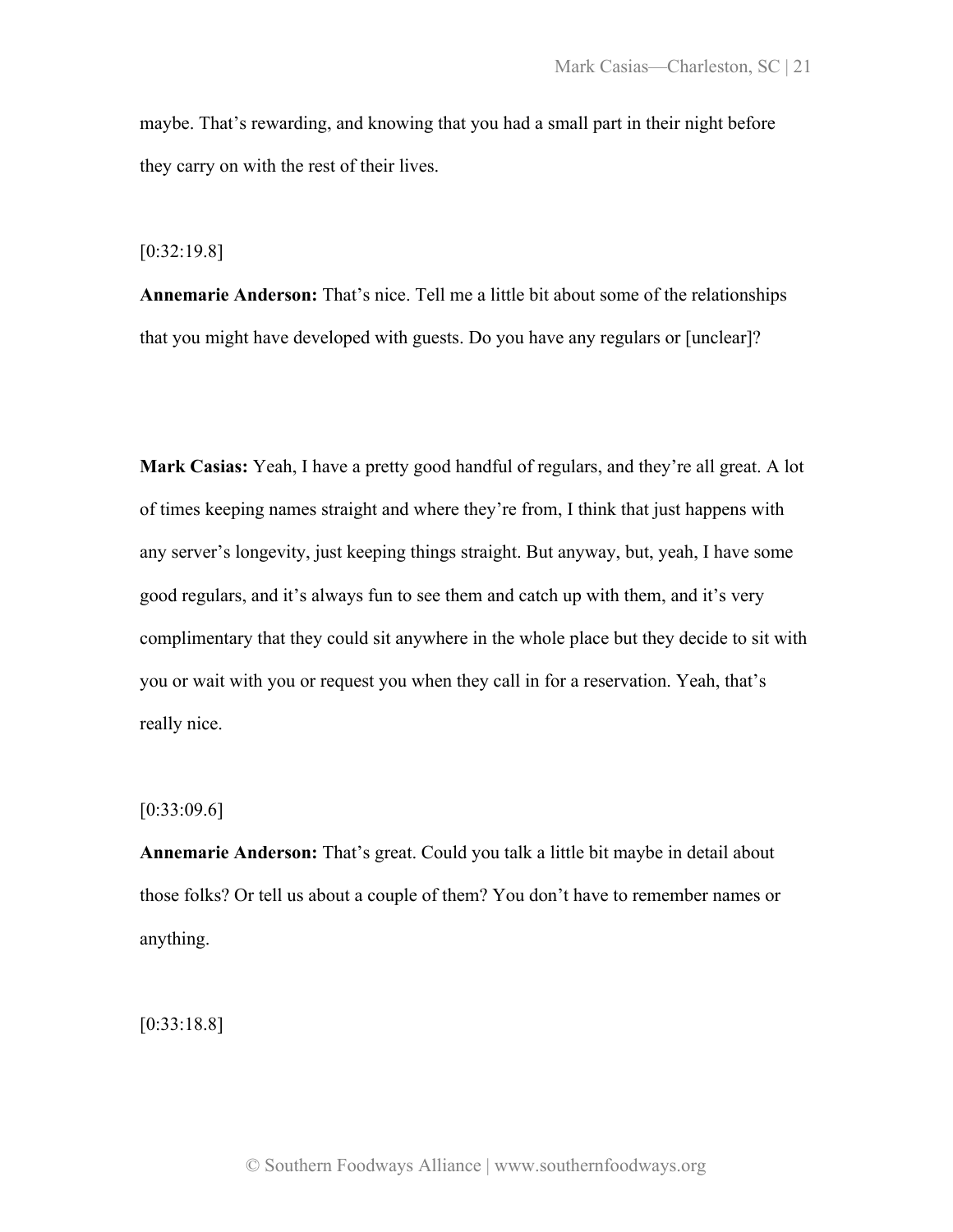**Mark Casias:** I have three guys that come in for lunch pretty regularly, they're three lawyers in town, and you know instantly what to bring them. You know right away to bring them out three iced teas, and I already know what two of them are going to order for lunch, and the other guy could be a wild card. I guess it's comforting for them to see me in there and take care of them, knowing what they want already. One guy's going to get an extra side of dressing with no peppers and no pepperoncinis or no onion on his salad. I know that every time, so we don't have to go through that song and dance. And one guy always takes the check, so I take the check directly to him.

And I've got another couple, they come in, they live in Kiawah, so they come in town every ten days, two weeks or so, and they go to Costco and they do some other things in town that they can't do in Kiawah, and they always come in. They come in and they're always nice enough to sit with me. They'll get a bottle of wine, they'll get the same appetizer, and they'll usually split an entrée. He's kind of quirky, he doesn't like for me to pour his wine, so I'll open it and I'll leave it on the table, and he'll pour it himself. So he doesn't want to retrain anyone else, I guess, so he knows that I know his rules. They're super nice people, and we cut up and catch up every time they come in.

And at dinnertime, dinnertime guests, I've got a couple of handfuls of regulars there. We say hello, or even if they don't sit in our section, I can tell another server, "Oh, she likes a plate of lemons brought with her tea," or, "I think he has a garlic allergy. You might want to ask to be sure." The regulars really are the backbone here, and we get kind of caught up with each other, but it's always fun to see a familiar face in here for the regulars, yeah.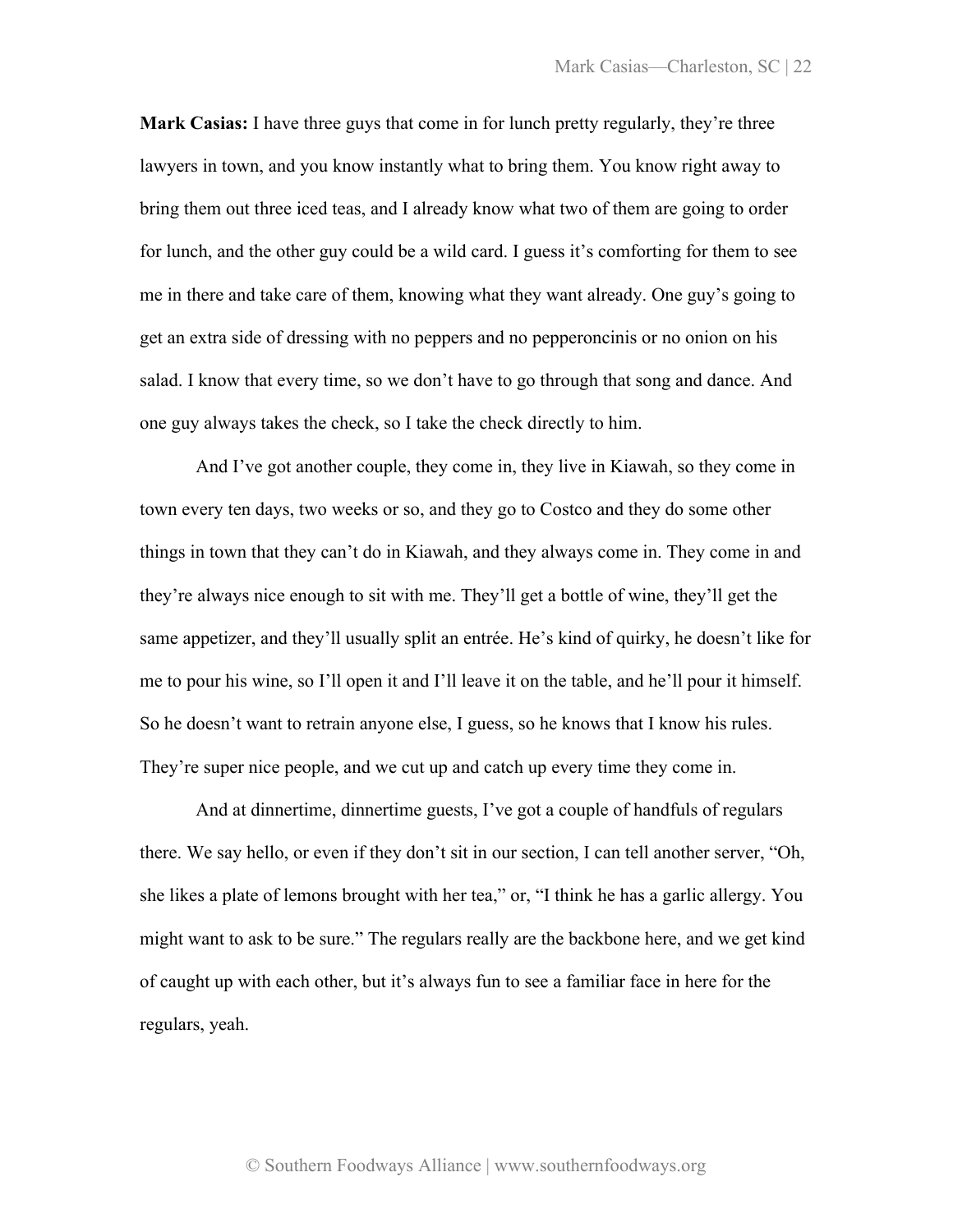# [0:35:52.8]

**Annemarie Anderson:** Definitely. That's impressive that you remember all those things about those folks.

 $[0:35:56.7]$ 

**Mark Casias:** Oh, yeah, yeah. Yeah, they're really great people, yeah.

 $[0:36:02.5]$ 

**Annemarie Anderson:** That's great. Well, I think you kind of mentioned just a little bit about, you know, being paid out every night, but how has payment changed? Because I know especially going to systems and credit cards, that's kind of changed. Like, how has that kind of change impacted your career?

 $[0:36:22.6]$ 

**Mark Casias:** Yeah, well, when I started here, we got paid every night, which was fine, so you had a pocketful of cash and you had to really discipline yourself to make the deposit. A friend of mine here once said, "There's money you walk out with, and there's money you walk home with." So a lot of times those were two different amounts, so you had to really discipline yourself back in the olden days to go to the bank every day or save up for a couple days and then go deposit it.

But a couple of years ago, we followed kind of the trend of getting our tips in a paycheck, which took a little getting used to, but I think I really like it a whole lot better that way. Before, with cash, at the end of the calendar year, eventually you had to write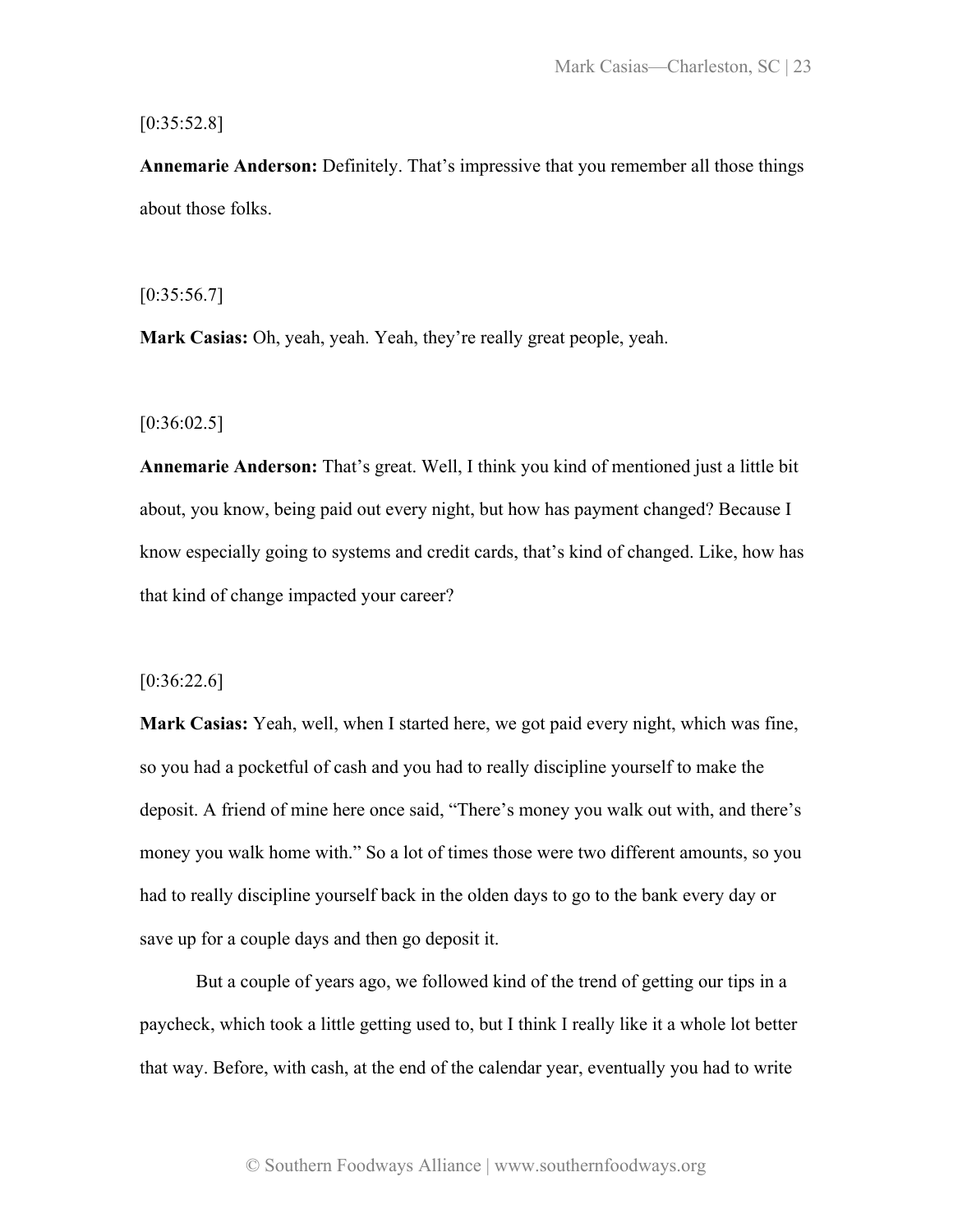that check to the IRS, and that was *painful*, and you had to really plan for that. But now, you know, the appropriate taxes are taken out every two weeks, and you get what you get, and then you get a nice little refund check February, March, April, whenever it is, and that's really great, especially for my situation now, because by the time I get the refund check, that's when my house insurance is due and my house taxes are due. So it's just kind of like the government's holding onto it for me so I don't spend it, and it really works out for me very well. It may not work out for anybody else, but for me that's a great situation, and I'm glad we have it that way.

# $[0:38:05.6]$

**Annemarie Anderson:** Definitely. Seems like it works out. Well, tell me a little bit about—I think we've talked—I think we've danced around this a little bit, but I'm interested in—I mean, I think people who I've talked to so far have talked about service and hospitality and their kind of approaches to those two terms. Could you talk about what do you think—what is your definition for service and hospitality? And we'll just start with that.

# [0:38:37.1]

**Mark Casias:** Yeah. I mean, my approach to the guest is, you know, I certainly want to give them the best service that I can and the best food that we have to offer. So I take a very friendly approach to the guest, and it just takes a long time to develop that too. I don't know if anybody new to the business can do it, but I approach a guest as if we've known each other, without being overly stiff and overly formal, I guess, like a lot of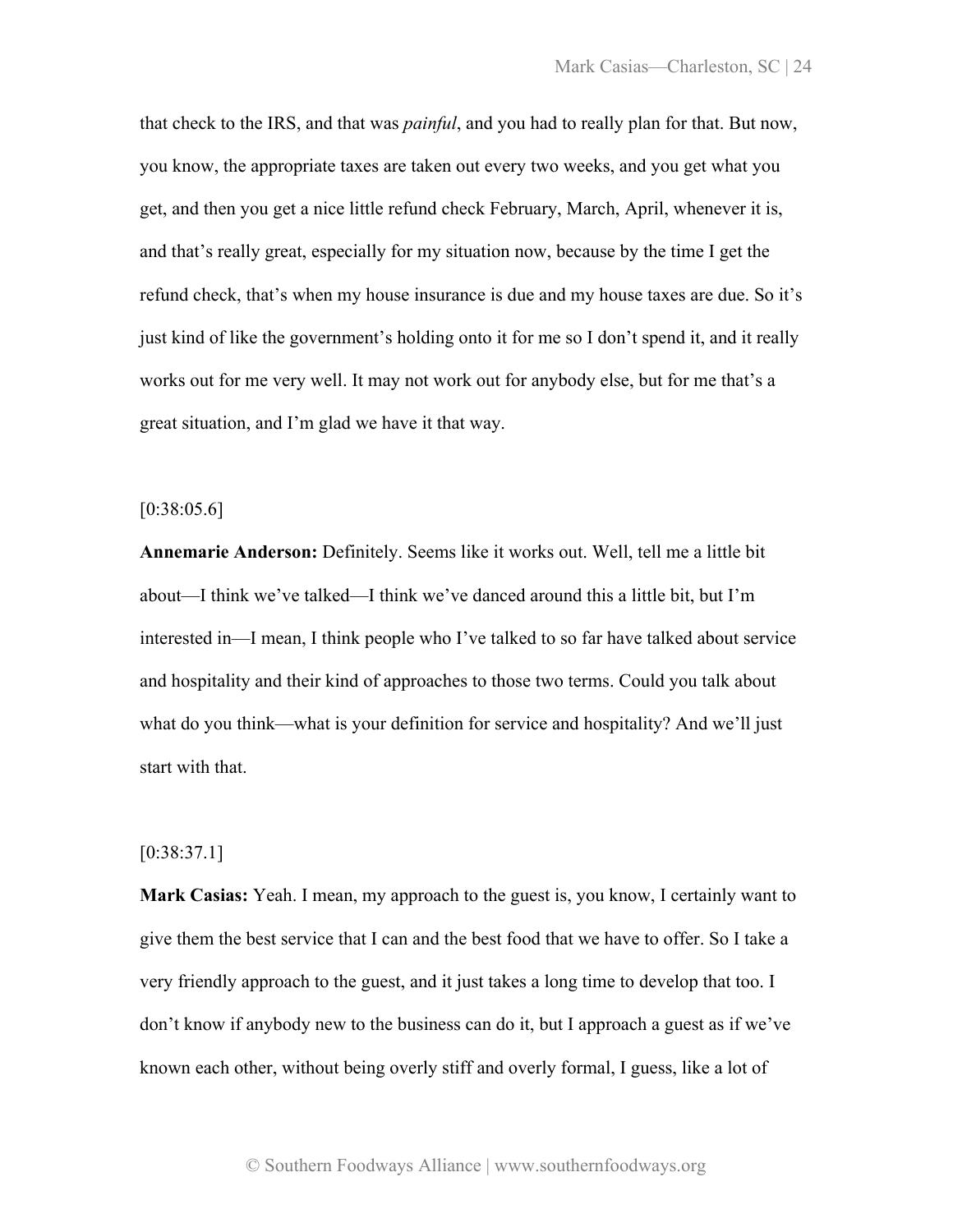places can be. But, you know, if you just kind of break down that awkwardness between two strangers to where you can say, "Hey, what do you think you're in the mood for? You like a steak or you like some seafood? What kind of seafood? Do you like fish or do you like maybe shrimp, maybe scallops?" And then if you can help them guide themselves around the menu like that, god, that's a big step. That's a big step to having a good night, a good rapport with a guest.

 $[0:39:55.7]$ 

**Annemarie Anderson:** Definitely. Talk about building that rapport. How do you go about that?

[0:40:02.0]

**Mark Casias:** Yeah, like I said, I don't like to be too formal with a guest, but then there's also that you can be too friendly. You don't want to get too political at a table or anything like that, so you just want to be a little casual, casual and friendly, and make them feel at ease, and that way he doesn't have to worry in the back of his mind about, "Oh, is this guy going to get my order right?" or, "Is he going to remember my substitution?" or, "Is he going to remember that I have a gluten allergy?" If I make him relax, then he can enjoy the time with his guests, which is the real reason why he comes in, to spend time with others and have a good meal. But just by putting his mind at ease with me, I think that goes a long way in making sure he has a good time.

[0:40:58.8]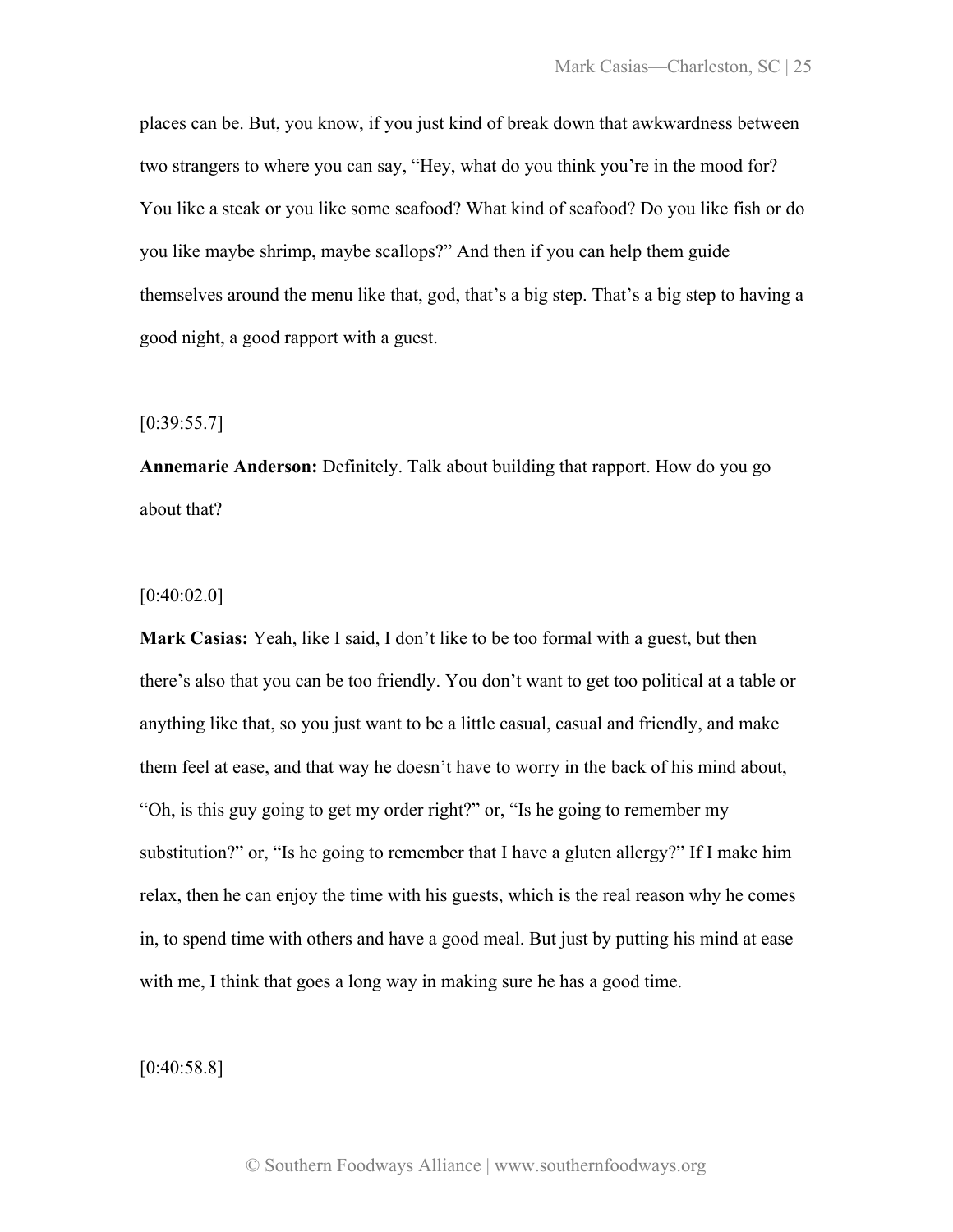**Annemarie Anderson:** Definitely. What about hospitality? How would you kind of define that?

### [0:41:06.0]

**Mark Casias:** Maybe just going the extra step or two, you know, just making his or her time here as accommodating as I can. If they don't like Brussels sprouts and maybe getting them something else, or maybe if there's an appetizer at Magnolias that they really love, maybe going over there and bringing them over, or maybe calling them a taxi or recommending a good ghost tour to go on, just something outside of dinner in the time here, I think is a good direction to go in as far as hospitality. Just maybe helping himself out, "Hey, have you tried Fort Sumter? Nothing like a day on a boat going out there," or, "If you want another recommendation for another restaurant, hey, if you haven't tried Magnolias, maybe you might want to try this place or this place for breakfast," or, "Maybe, hey, you know who has really good desserts? Carmella's right down the street, they have really good desserts." So just any good little piece of advice you can get, I think is good.

# $[0:42:32.3]$

**Annemarie Anderson:** Definitely. I think you kind of mentioned this. You were talking about "real jobs." And I say that with air quotes. But, I mean, when did you decide that service and being a server, you wanted to do that as a career? Would you talk about that and kind of the perceptions?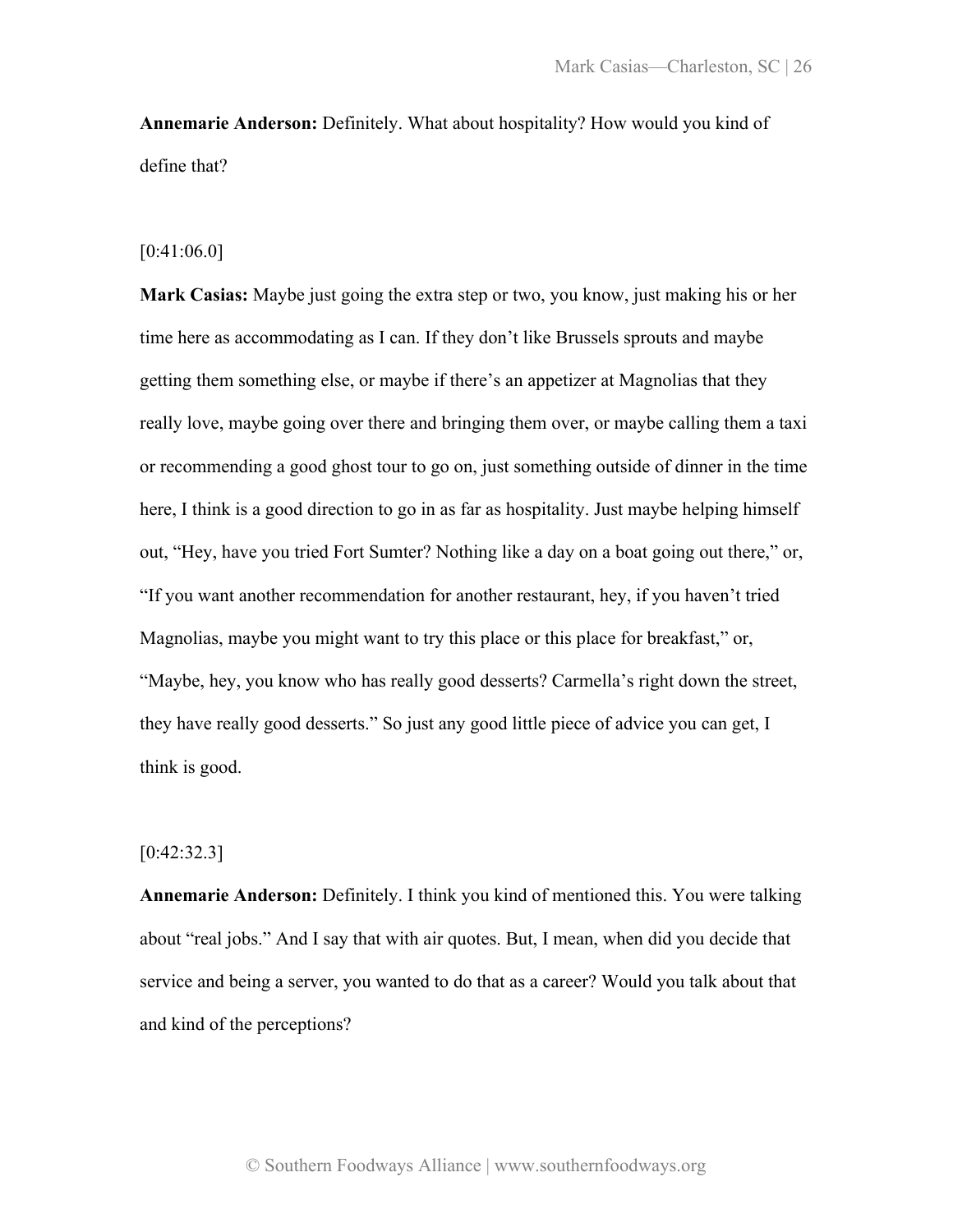$[0:42:54.2]$ 

**Mark Casias:** Yeah. Well, like I said, I was in a sales job, and it wasn't much different from what you've seen on the television show *The Office*. I was on the phone trying to sell these musical supplies to music stores and that kind of thing, and it just wasn't for me being at a desk and with a computer monitor in front of you and a headset and talking and making phone calls all day long. That just wasn't for me. I had to be out. I had to be out with the people.

So I came here and I thought, "You know what? If I could just do this for a year or two until I find another something else to do, then I think that'll be my plan. I'll make some quick money and maybe keep my ear out for something else." Well, then, the money was real good, so I just kept on, and then you just meet these incredible people that you work with and, again, who are still friends. We're all still friends to this day, even though they're not here. And you just keep meeting fun people to be around, and next thing you know, work's a pretty fun place to keep coming to. And every night's a different night, and you just never know what's in store for you tomorrow.

And next thing you know, you're having your year anniversary and then it turns into another one and another one, and then you just get caught up into these—you just get caught up. "Oh, Southeastern Wildlife Exposition's coming up. I can't quit now. I've got to work that. That'll be good." "Oh, springtime's coming. Springtime's our busiest season. Oh, so that'll be good money. That'll be a good cushion, so I'll work that for a couple of months through Easter." "Oh, well, graduation's coming up, and then Spoleto Festival's coming up." "Oh, I can't quit because summer's come up because I need to take some time off and go to Vegas or go to Atlanta to see some ballgames." And, "Oh,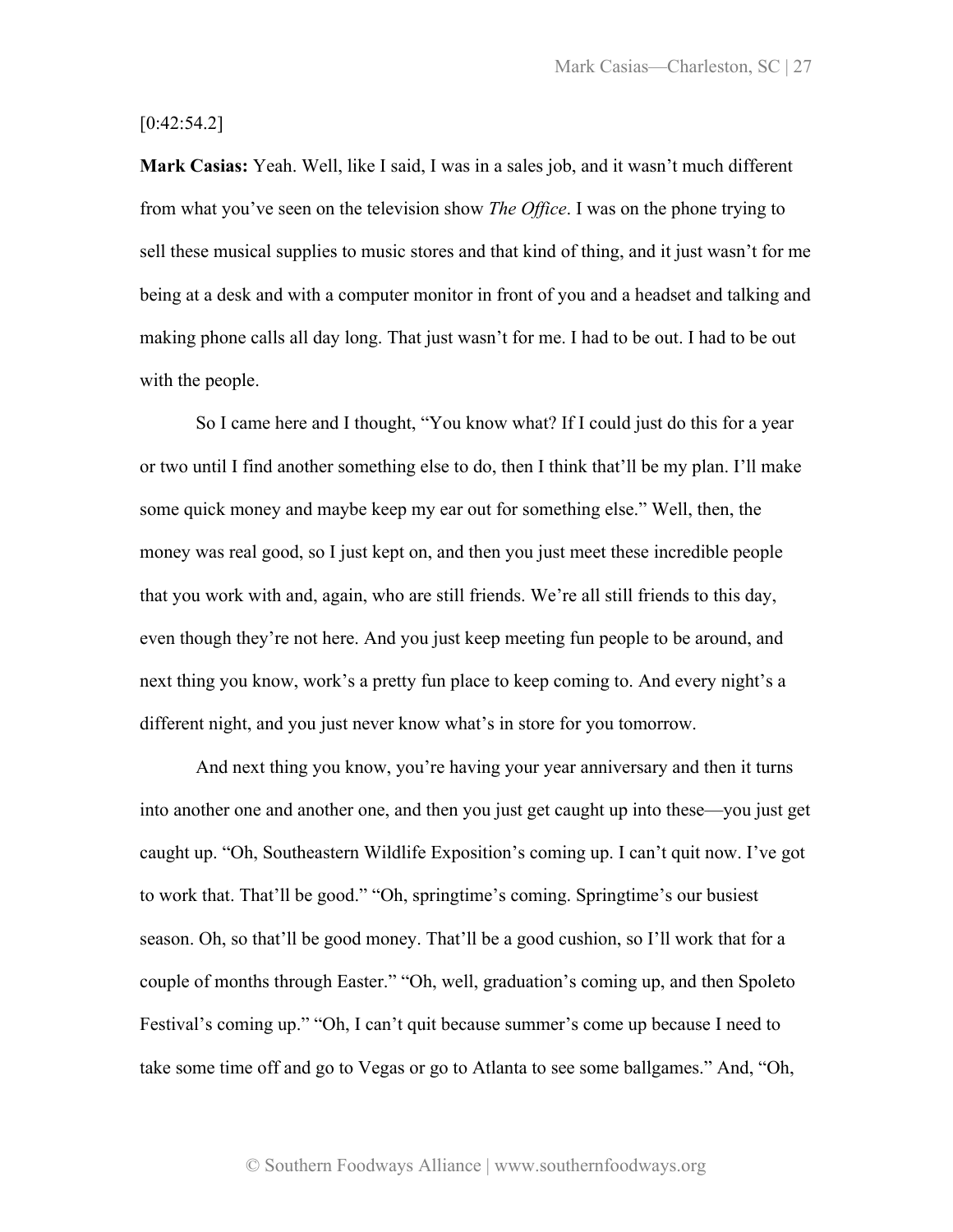well, football season's coming up and I need my Saturdays off, and maybe I should stay here and work just through football season." And then, "Oh, the fall and Thanksgiving's coming up. I've got to stick around for Thanksgiving. Thanksgiving's a good time, and Christmas." And then it just starts. Some people want to call it a trap, but it's just a routine, and you get caught up in the routine and then you have some fun along the way, and most nights are better than the bad nights, and it's like any job. I don't think anybody really sets out to do this, but it gets in your blood and you end up sticking around.

 $[0:45:43.9]$ 

**Annemarie Anderson:** Definitely. Do you have people ever, like, treat you negatively or say anything? I was talking to Slade Stokes and he's mentioned something about that.

 $[0:45:56.4]$ 

**Mark Casias:** Every now and again, we'll get people in there saying, "Oh, what else do you do?"

And I just say, "You know, this place keeps me plenty busy."

And we'll be talking and, "Oh, you don't want to teach with your history degree?"

And I just tell them, "No. I wanted to get my education, and history was the path I chose," so that.

I think, luckily, now being older, people recognize that that's your craft and that's what you settle into, so I don't get that so much anymore. I think some of the younger people who are in school or who just finished school, I think they get a lot of that. "Oh, what do you want to do next?" or, "What are you planning on doing?" And that's fine,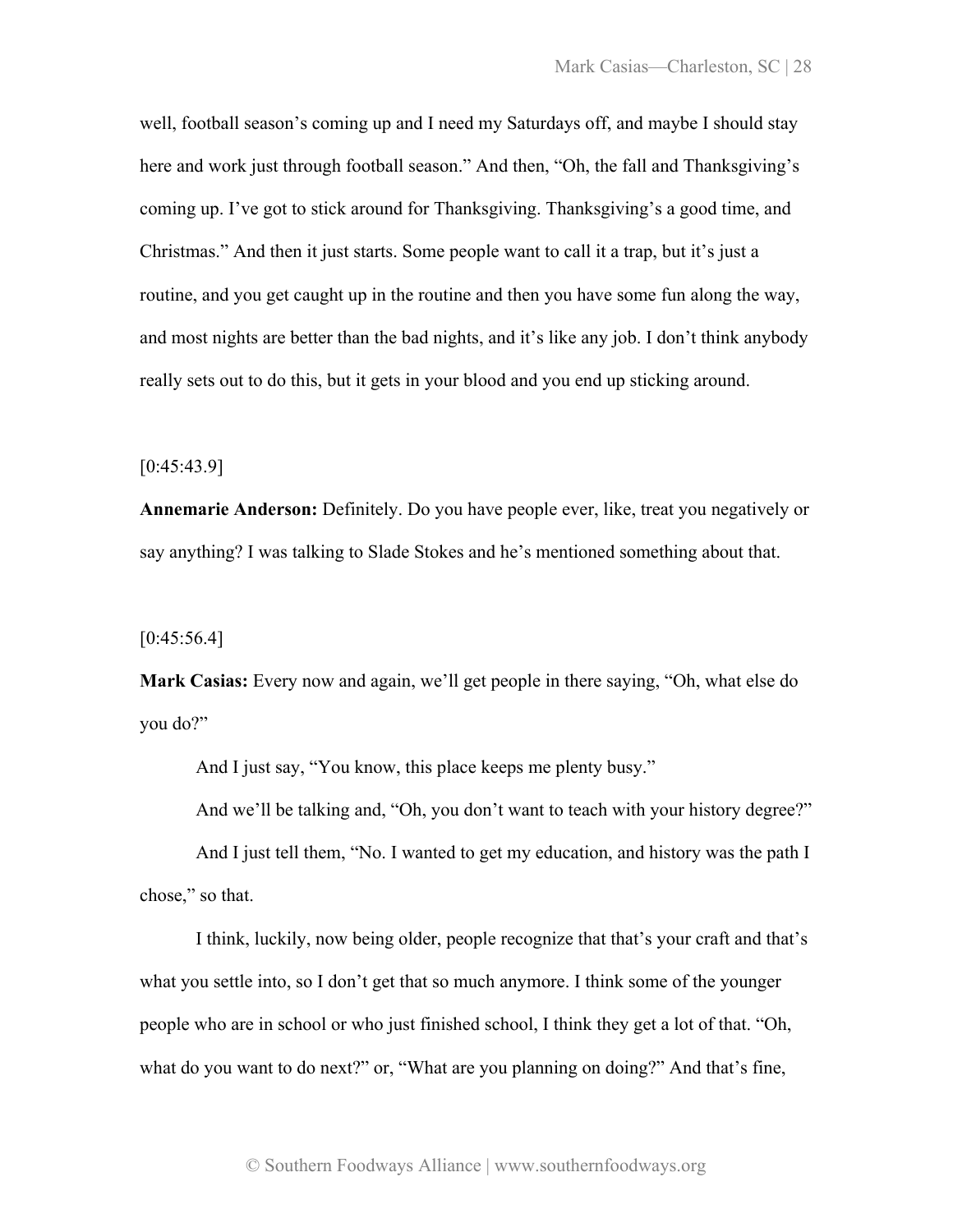and some others do have a plan. But I think at this point in my life, it's recognized that this is what I'm going to do and this is probably what I'm going to end up doing.

#### [0:47:00.4]

**Annemarie Anderson:** It makes sense. Well, tell me a little bit too—I think you just mentioned this. We've talked a little bit about the relationship you have with your fellow employees here, but what about some of those relationships that you've developed outside of Blossom within kind of the industry in Charleston? So, other relationships that you've developed with other servers.

 $[0:47:28.0]$ 

**Mark Casias:** I think all my relationships with other servers started here, and a lot of folks have since moved on to the other places and they're still there. A lot of my relationships here, they have moved on to other things outside of the business. Gosh, I have a couple of handfuls of people I work with have become nurses. I feel like I've gone through nursing school sometimes because we help each other study with the cards and things like that, and they've gone on. Other people have gone on to do great things. There have been a couple of handfuls of people that have gone on to other restaurants, and it's fun to occasionally go there and then see them doing their thing somewhere else and catching up with them a little bit. Relationships?

[0:48:33.9]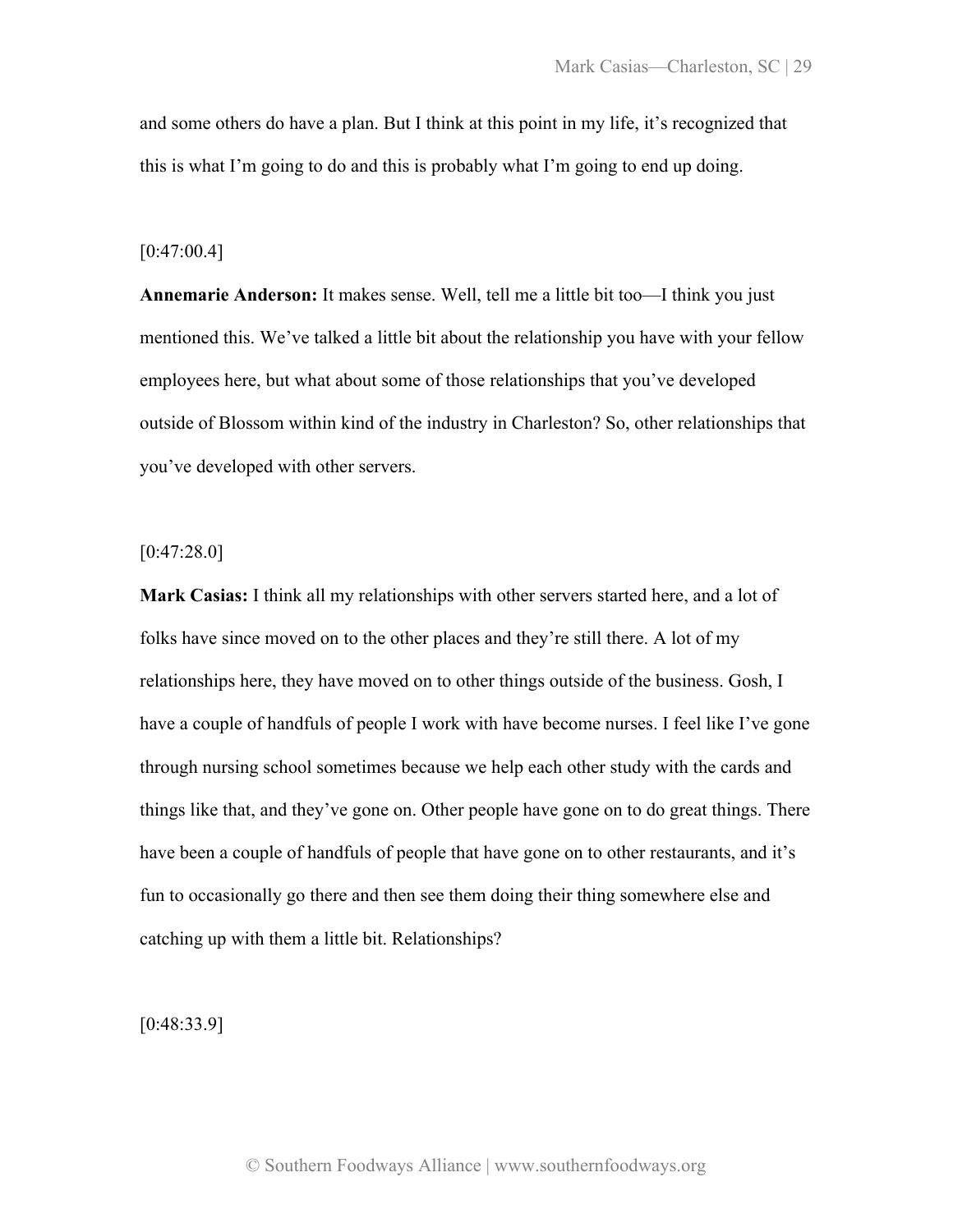**Annemarie Anderson:** Well, as far as, like, is there—do you feel that there's a community, I guess?

#### [0:48:39.2]

**Mark Casias:** Oh, yeah, yeah, for sure. Not so much now, but in my younger days, you leave work and you go out and have a few drinks or something or some food, and you'll meet up with people from other places. There's several food and beverage-type late-night places to hang out, and you'll run into the same people there. But, yeah, there's a great community of the food and beverage people in Charleston, and we all kind of know each other or we certainly recognize each other, and we all certainly get along and, yeah, we like to go out and eat and drink too. We're just not going to stay at our same place. So we like to go out and eat and drink, too, and when you're sitting somewhere, you'll kind of mention that, "Oh, yeah, I work at Blossom. Hey, you should come in there sometime, and I'll look out for you."

Yeah, that's a great camaraderie between everybody in the restaurants here, and I think that's the same just about anywhere. It's not really any kind of rivalry or anything. It's a great friendship, because we all know what we have to go through. We're one big support group for each other. One big dysfunctional family, I think everybody says, yeah. [Laughter]

 $[0:50:07.5]$ 

**Annemarie Anderson:** I could see that. What were some of those places that are kind of like industry hotspots to go and have a drink or get something to eat after work?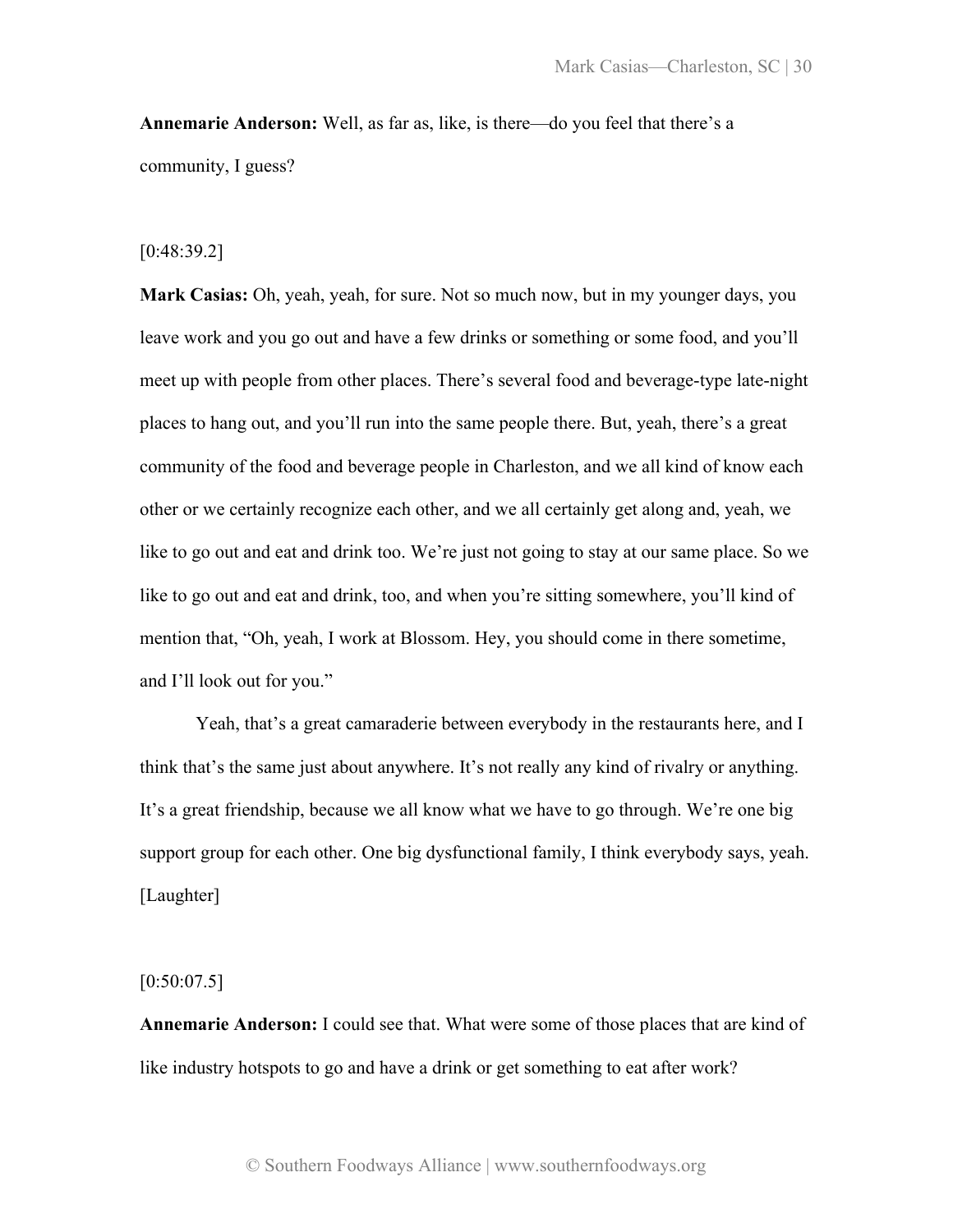# $[0:50:17.3]$

**Mark Casias:** There's a great place right down Waterfront Park, it's called the Griffin, and if you haven't gone there, you need to stick your head in there. It's pretty legendary. This is a place where it's really dark and there's just lots of—well, I think there's wood, but now there are dollar bills all over the entire place, and people leave their mark there. They certainly look out for the food and beverage folks, and there are other folks in there too. But they know to get the shot glasses ready and that kind of thing. So we all love the Griffin.

There's a place, Carmella's, which I mentioned earlier. There's a dessert place in there. The guy that owns it used to be a bartender here, and so we love them and we support them, they support us. We get a discount anytime of the day down there, so it's very easy to go there, and everything down there is just great. They have coffee and a full bar and desserts and sandwiches and things like that. It's such a great place.

And there have been, sadly, other places that aren't around anymore. There's was Mo's Crosstown Tavern and Mo's Downtown here. There was just one right a couple blocks away. TBonz on Market was a very popular place back in the olden days too. So we raise a glass to those places not with us anymore. [Laughter]

## $[0:51:47.7]$

**Annemarie Anderson:** That's great. Well, what—I mean, what have been some of the most enduring, important lessons you've learned since you started this job or this—just started as a server?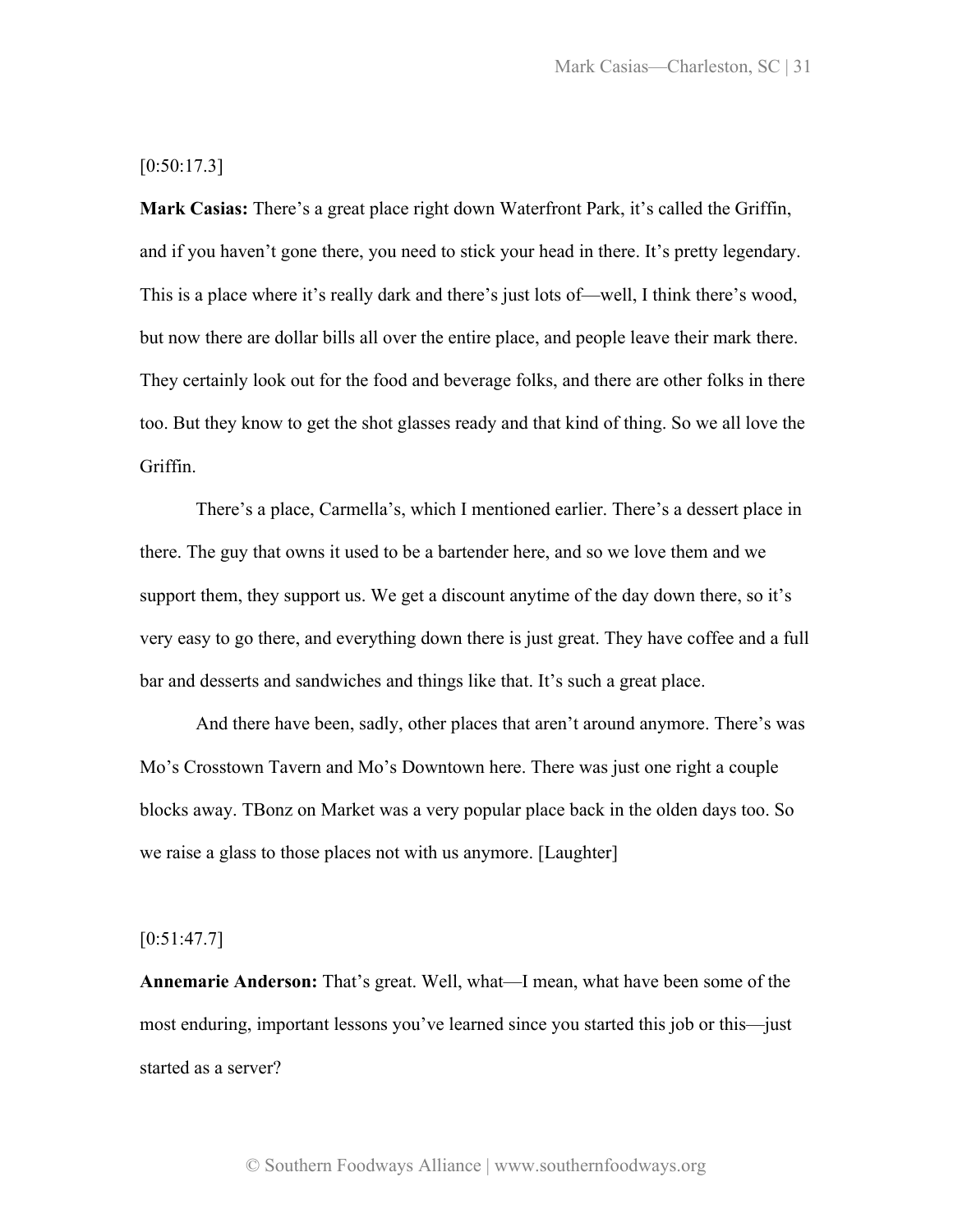[0:51:59.4]

**Mark Casias:** Well, gosh, if I learned anything, it's just everybody's different, and you just have to be really patient. Yeah, just everybody's different. What works for some people may not work for other people. You've got to let the guest tell you what they're looking for. They're looking for something casual, they want to be left alone, if they want more interaction, if they want more attention, yeah. It's hard to read, but, yeah, you've got to figure that out. Certainly everybody's different. And patience.

 $[0:52:47.5]$ 

**Annemarie Anderson:** That's great. And I think this has come up with every single person I've talked to, just because it's obvious, but I think service is physically, mentally, and emotionally sometimes really a lot challenging.

 $[0:53:05.7]$ 

**Mark Casias:** Yeah.

 $[0:53:06.6]$ 

**Annemarie Anderson:** In what ways, I guess, do your employers support—like what sort of support do you need to kind of do this job day in and day out?

[0:53:12.8]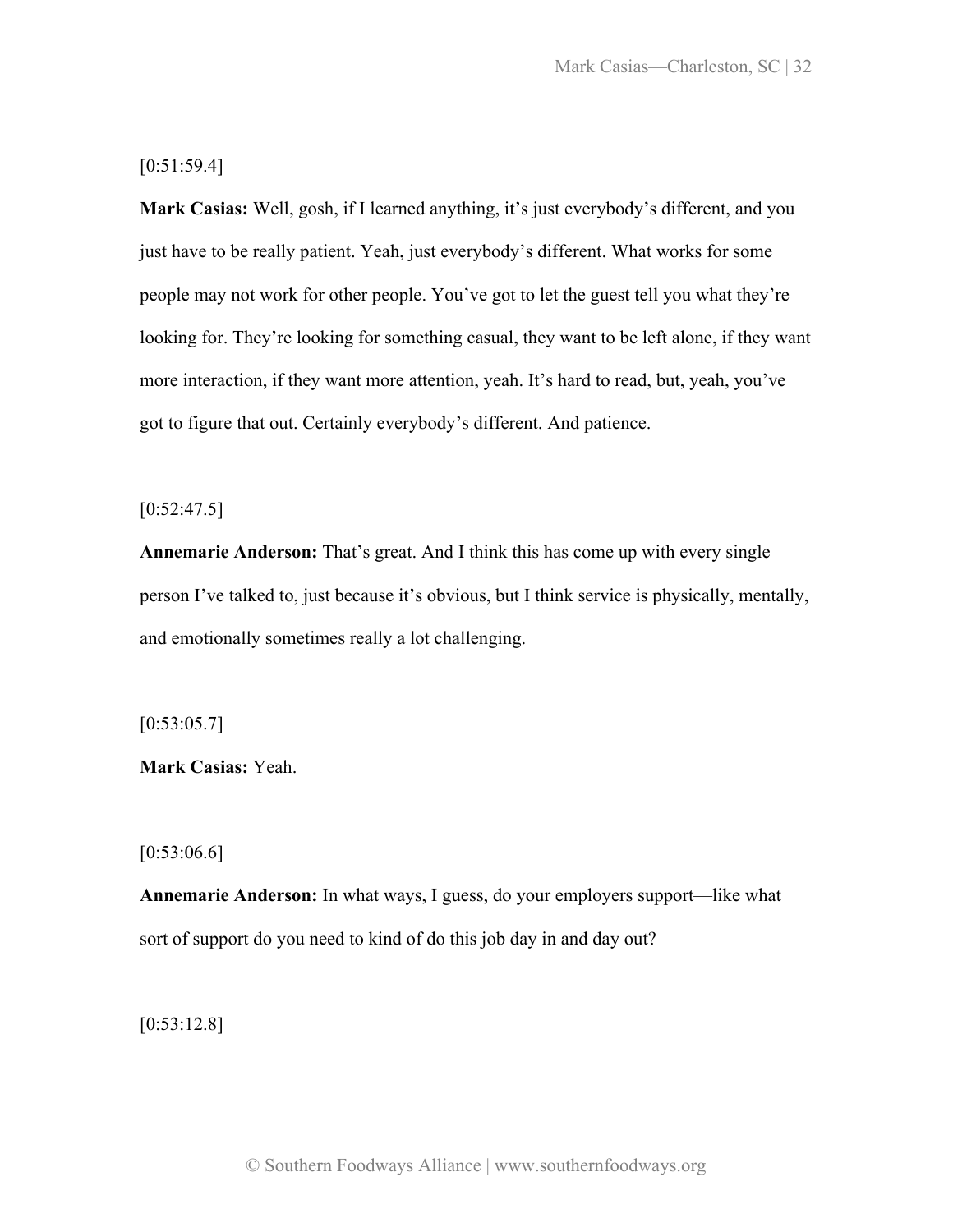**Mark Casias:** Well, we need an employer that kind of understands what we have to go through on a daily basis, and, luckily, our general manager is someone I waited tables with, so she knows that we need a comfortable place to work in, she knows that we need supplies and we need food and we need to be kept happy, and she does a great job doing that. She's always good for bringing in a couple bags of candy on the weekends for us to nibble on, so she keeps us happy. It's nice having someone that's been in our shoes and fighting for us too.

 $[0:54:10.5]$ 

**Annemarie Anderson:** That's great.

[0:54:15.1]

**Mark Casias:** Yeah. I don't know.

[0:54:16.9]

**Annemarie Anderson:** No. Is there any—I don't have any more questions for you, but is there anything that we haven't talked about or that you want to talk about that you haven't mentioned?

 $[0:54:25.0]$ 

**Mark Casias:** No. It's just like, you know, you never set out to do this, but once it gets in your blood, it's just one of those things. It's just being a lifer. And it's been great. It's been good to me. Like I said, gosh, I have a house and I get to take trips and I get a great